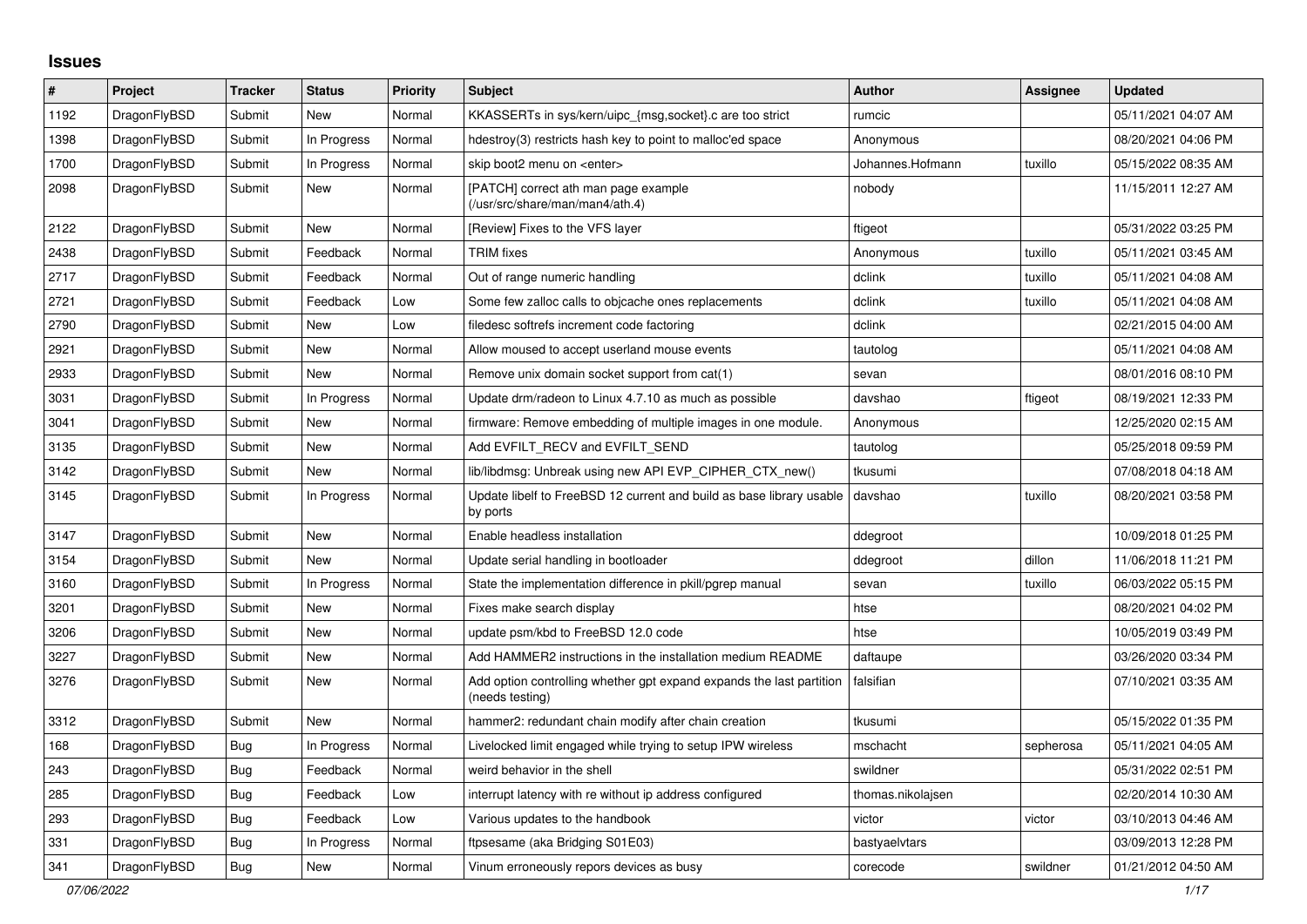| $\sharp$ | Project      | <b>Tracker</b> | <b>Status</b> | <b>Priority</b> | Subject                                                          | <b>Author</b>      | <b>Assignee</b> | <b>Updated</b>      |
|----------|--------------|----------------|---------------|-----------------|------------------------------------------------------------------|--------------------|-----------------|---------------------|
| 385      | DragonFlyBSD | Bug            | Feedback      | Low             | Mail archive address removal                                     | justin             | justin          | 03/09/2013 11:24 AM |
| 570      | DragonFlyBSD | <b>Bug</b>     | Feedback      | Normal          | 1.8.x: ACPI problems                                             | qhwt+dfly          |                 | 06/02/2014 03:45 AM |
| 599      | DragonFlyBSD | <b>Bug</b>     | New           | Urgent          | 1.9.0 reproducable panic                                         | pavalos            |                 | 12/22/2010 01:08 AM |
| 600      | DragonFlyBSD | <b>Bug</b>     | New           | Low             | /sys/libkern/karc4random                                         | robin_carey5       | profmakx        | 01/19/2015 03:07 AM |
| 604      | DragonFlyBSD | <b>Bug</b>     | In Progress   | Normal          | 1.8.1-RELEASE - clock runs fast on mainboard ASUS P5A-B          | yeti               |                 | 05/11/2021 03:55 AM |
| 679      | DragonFlyBSD | <b>Bug</b>     | New           | Low             | Netgraph backward compatibility for old *LEN constants           | nant               | nant            | 02/18/2014 05:45 AM |
| 725      | DragonFlyBSD | Bug            | In Progress   | Low             | 'make distribution' fails w/'ro' /usr/obj                        | c.turner           |                 | 03/09/2013 01:01 PM |
| 731      | DragonFlyBSD | Bug            | New           | Normal          | system freeze on "slice too large"                               | corecode           | tuxillo         | 06/25/2022 04:01 AM |
| 742      | DragonFlyBSD | Bug            | In Progress   | Normal          | umount problems with multiple mounts                             | corecode           | tuxillo         | 06/25/2022 04:02 AM |
| 781      | DragonFlyBSD | Bug            | In Progress   | Normal          | fdisk uses wrong geometry on usb flash drives                    | corecode           | tuxillo         | 05/11/2021 03:50 AM |
| 806      | DragonFlyBSD | Bug            | Feedback      | Normal          | boot error on MacBook                                            | tralamazza         |                 | 06/04/2022 05:28 AM |
| 846      | DragonFlyBSD | Bug            | Feedback      | Normal          | USB bugs:usb mouse can't used!                                   | frankning          |                 | 01/15/2015 08:36 AM |
| 847      | DragonFlyBSD | <b>Bug</b>     | Feedback      | Normal          | processes getting stuck on mount point                           | corecode           | tuxillo         | 05/11/2021 03:50 AM |
| 884      | DragonFlyBSD | Bug            | In Progress   | High            | Performance/memory problems under filesystem IO load             | hasso              |                 | 05/11/2021 03:50 AM |
| 901      | DragonFlyBSD | Bug            | Feedback      | Normal          | route show needs to get data from all cpus                       | corecode           | tuxillo         | 05/11/2021 03:50 AM |
| 911      | DragonFlyBSD | <b>Bug</b>     | Feedback      | Normal          | kldload/kernel linker can exceed malloc reserve and panic system | corecode           | tuxillo         | 05/11/2021 03:51 AM |
| 979      | DragonFlyBSD | <b>Bug</b>     | Feedback      | Normal          | Failure-prone USB mass storage (SB600? msdosfs? CAM?)            | floid              |                 | 01/15/2015 08:38 AM |
| 989      | DragonFlyBSD | Bug            | <b>New</b>    | Normal          | installer/fdisk trouble with wrapped values                      | Discodestroyer     |                 | 02/18/2014 06:27 AM |
| 998      | DragonFlyBSD | <b>Bug</b>     | In Progress   | Normal          | Unconfiguring a vn while it is mounted                           | rumcic             | tuxillo         | 05/11/2021 04:00 AM |
| 1030     | DragonFlyBSD | Bug            | In Progress   | Normal          | msdosfs umount panic                                             | corecode           | tuxillo         | 05/11/2021 03:51 AM |
| 1101     | DragonFlyBSD | Bug            | Feedback      | Normal          | ohci related panic                                               | polachok           |                 | 05/11/2021 04:00 AM |
| 1127     | DragonFlyBSD | <b>Bug</b>     | Feedback      | Low             | cdrom drive not detected                                         | tgr                | corecode        | 01/15/2015 08:55 AM |
| 1144     | DragonFlyBSD | Bug            | Feedback      | Normal          | Incorrect clock under KVM                                        | msylvan            |                 | 03/09/2013 01:17 PM |
| 1148     | DragonFlyBSD | <b>Bug</b>     | In Progress   | Low             | BCM4311 wireless network adapter detected but not functional     | archimedes.gaviola |                 | 05/11/2021 04:00 AM |
| 1181     | DragonFlyBSD | Bug            | In Progress   | Normal          | ACX111 panic                                                     | elekktretterr      |                 | 05/11/2021 04:00 AM |
| 1185     | DragonFlyBSD | Bug            | New           | High            | need a tool to merge changes into /etc                           | wa1ter             |                 | 02/18/2014 06:02 AM |
| 1193     | DragonFlyBSD | Bug            | <b>New</b>    | Normal          | kernel doesn't recognize cdrom drive                             | nonsolosoft        |                 | 01/25/2014 09:11 PM |
| 1194     | DragonFlyBSD | <b>Bug</b>     | New           | Normal          | SCSI errors while trying to copy photos from my camera           | elekktretterr      |                 | 01/14/2015 04:39 PM |
| 1198     | DragonFlyBSD | Bug            | New           | High            | DDB loops panic in db read bytes                                 | corecode           | tuxillo         | 05/11/2021 03:51 AM |
| 1218     | DragonFlyBSD | <b>Bug</b>     | In Progress   | Normal          | panic: assertion: $error == 0$ in hammer start transaction       | rumcic             |                 | 05/11/2021 04:00 AM |
| 1246     | DragonFlyBSD | <b>Bug</b>     | New           | Normal          | bad resolution (monitor desync) with livedvd                     | Przem0l            |                 | 02/18/2014 06:29 AM |
| 1249     | DragonFlyBSD | <b>Bug</b>     | Feedback      | Normal          | panic: ffs_vfree: freeing free inode                             | rumcic             |                 | 03/10/2013 05:13 AM |
| 1250     | DragonFlyBSD | <b>Bug</b>     | Feedback      | Normal          | Panic upon plugging an USB flash drive into the machine          | rumcic             |                 | 03/10/2013 05:17 AM |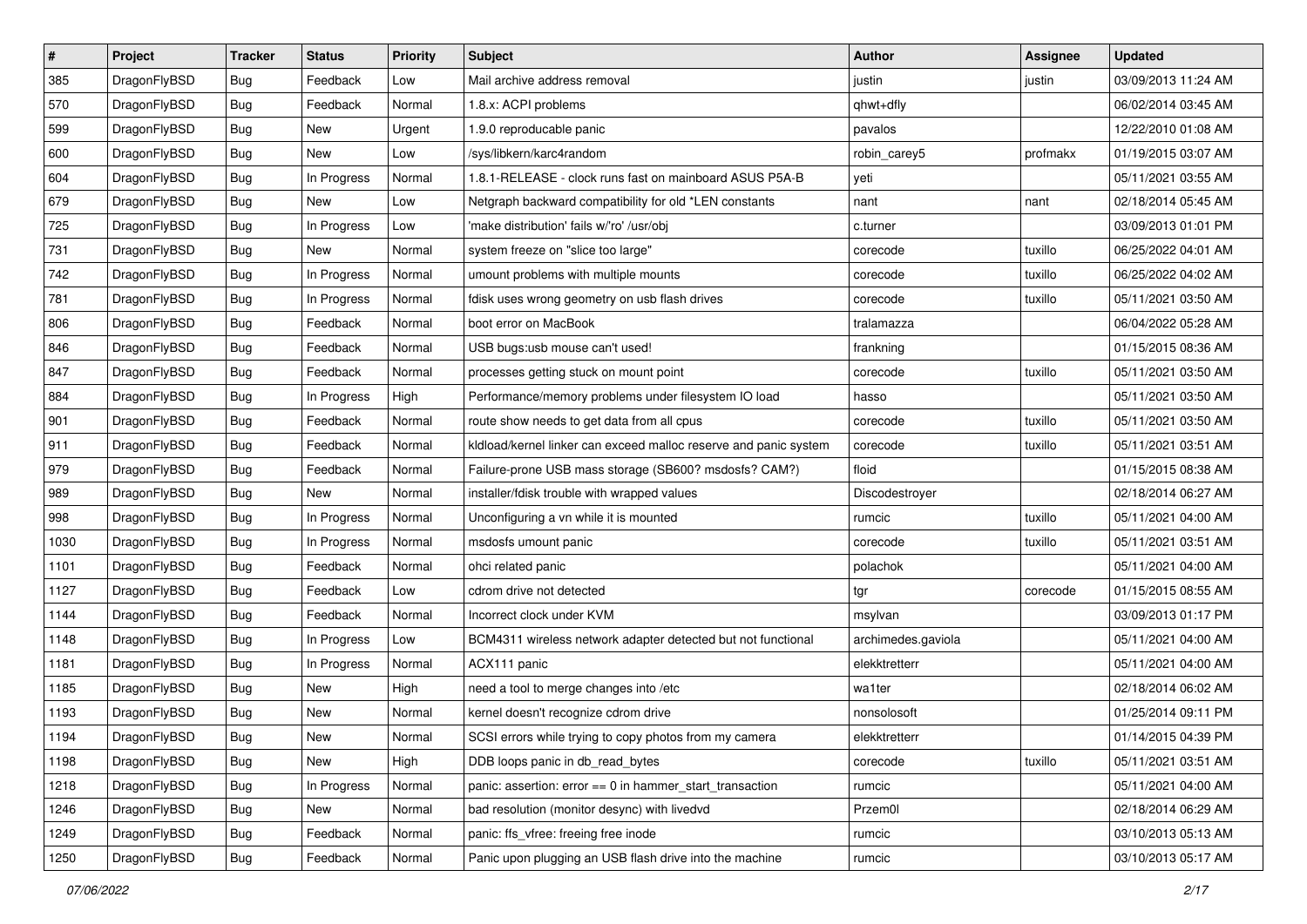| #    | Project      | <b>Tracker</b> | <b>Status</b> | <b>Priority</b> | <b>Subject</b>                                                                                                                                            | <b>Author</b>  | Assignee | <b>Updated</b>      |
|------|--------------|----------------|---------------|-----------------|-----------------------------------------------------------------------------------------------------------------------------------------------------------|----------------|----------|---------------------|
| 1282 | DragonFlyBSD | <b>Bug</b>     | Feedback      | Normal          | panic (trap 12) when booting SMP kernel on Atom 330 (dual core)                                                                                           | tomaz.borstnar |          | 05/11/2021 04:00 AM |
| 1287 | DragonFlyBSD | <b>Bug</b>     | Feedback      | Normal          | altg configuration doesn't work                                                                                                                           | corecode       | tuxillo  | 05/11/2021 03:51 AM |
| 1293 | DragonFlyBSD | <b>Bug</b>     | New           | Normal          | 2.2.1-REL Installer Request                                                                                                                               | mk             | tuxillo  | 05/11/2021 04:00 AM |
| 1302 | DragonFlyBSD | Bug            | In Progress   | Normal          | Checkpoint regression?                                                                                                                                    | sjg            | sjg      | 07/10/2013 05:22 PM |
| 1307 | DragonFlyBSD | <b>Bug</b>     | In Progress   | Normal          | hammer tid -2 shows unexpected result                                                                                                                     | corecode       |          | 10/18/2016 05:29 PM |
| 1313 | DragonFlyBSD | Bug            | New           | Low             | Signal code in kernel needs major overhaul (signal queues,<br>si_code, si_addr)                                                                           | hasso          |          | 05/11/2021 04:00 AM |
| 1330 | DragonFlyBSD | <b>Bug</b>     | Feedback      | Normal          | Hammer, usb disk, SYNCHRONIZE CACHE failure                                                                                                               | josepht        |          | 06/02/2014 04:56 AM |
| 1332 | DragonFlyBSD | Bug            | Feedback      | Normal          | DFBSD 2.2 - Booting usbcdrom/usbsticks on thinkpad hangs on<br>"BTX Halted"                                                                               | tuxillo        |          | 05/11/2021 04:00 AM |
| 1336 | DragonFlyBSD | <b>Bug</b>     | In Progress   | Normal          | Still looking for reports of missed directory entries w/ HAMMER                                                                                           | dillon         |          | 05/11/2021 04:00 AM |
| 1368 | DragonFlyBSD | Bug            | In Progress   | Normal          | suspend signal race?                                                                                                                                      | qhwt+dfly      |          | 05/11/2021 03:51 AM |
| 1387 | DragonFlyBSD | <b>Bug</b>     | Feedback      | Normal          | zero-size malloc and ps: kvm_getprocs: Bad address                                                                                                        | qhwt+dfly      |          | 05/11/2021 04:00 AM |
| 1390 | DragonFlyBSD | <b>Bug</b>     | In Progress   | Normal          | Use id_t type for {get,set}priority()                                                                                                                     | Anonymous      | tuxillo  | 07/05/2019 02:18 AM |
| 1397 | DragonFlyBSD | Bug            | Feedback      | Normal          | jobs -I output inconsistency when called from script                                                                                                      | Anonymous      | tuxillo  | 05/15/2022 05:07 AM |
| 1411 | DragonFlyBSD | <b>Bug</b>     | Feedback      | Normal          | Burning doesn't work with ahci(4)                                                                                                                         | hasso          | dillon   | 05/11/2021 04:00 AM |
| 1428 | DragonFlyBSD | Bug            | Feedback      | Low             | POSIX.1e implementation is too old                                                                                                                        | hasso          | tuxillo  | 05/11/2021 04:00 AM |
| 1429 | DragonFlyBSD | <b>Bug</b>     | Feedback      | Normal          | vkernel bug - "mfree: m->m_nextpkt != NULL"                                                                                                               | dillon         |          | 05/11/2021 04:00 AM |
| 1430 | DragonFlyBSD | Bug            | New           | Normal          | Buggy $w(1)$ ?                                                                                                                                            | hasso          | alexh    | 11/24/2010 08:09 AM |
| 1440 | DragonFlyBSD | Bug            | <b>New</b>    | Normal          | ptrace/gdb doesn't work after process blocks SIGTRAP                                                                                                      | corecode       | tuxillo  | 05/11/2021 03:52 AM |
| 1442 | DragonFlyBSD | Bug            | New           | Normal          | blocking SIGSEGV and triggering a segment violation produces an<br>all CPU consuming process                                                              | corecode       | tuxillo  | 05/11/2021 03:52 AM |
| 1448 | DragonFlyBSD | <b>Bug</b>     | Feedback      | Normal          | panic: assertion: _tp->tt_msg->tt_cpuid == mycpuid in<br>tcp_callout_active tcp_output tcp_usr_send netmsg_pru_send<br>netmsg_service tcpmsg_service_loop | dillon         |          | 05/11/2021 04:00 AM |
| 1454 | DragonFlyBSD | Bug            | Feedback      | Normal          | Unable to boot from external USB DVD drive                                                                                                                | elekktretterr  |          | 05/11/2021 04:01 AM |
| 1456 | DragonFlyBSD | Bug            | Feedback      | Normal          | Microsoft wireless desktop problems                                                                                                                       | elekktretterr  |          | 01/15/2015 08:34 AM |
| 1463 | DragonFlyBSD | Bug            | New           | Normal          | Mountroot before drives are initialized                                                                                                                   | elekktretterr  |          | 12/07/2010 01:30 PM |
| 1469 | DragonFlyBSD | <b>Bug</b>     | In Progress   | Normal          | Hammer history security concern                                                                                                                           | corecode       | tuxillo  | 05/11/2021 03:52 AM |
| 1474 | DragonFlyBSD | <b>Bug</b>     | New           | Normal          | ithread 1 unexpectedly rescheduled                                                                                                                        | corecode       | tuxillo  | 05/11/2021 03:52 AM |
| 1475 | DragonFlyBSD | <b>Bug</b>     | In Progress   | Normal          | kernel blocks with low memory and syscons setting a high res mode<br>/ scrollback                                                                         | corecode       | tuxillo  | 05/11/2021 03:52 AM |
| 1481 | DragonFlyBSD | <b>Bug</b>     | Feedback      | Normal          | panic: assertion: kva_p(buf) in soopt_from_kbuf (after ipfw pipe<br>show, 2.2.1-R)                                                                        | combiner       |          | 05/11/2021 04:01 AM |
| 1486 | DragonFlyBSD | <b>Bug</b>     | Feedback      | Normal          | Interrupt storm related to SATA DVD device                                                                                                                | hasso          |          | 05/11/2021 04:01 AM |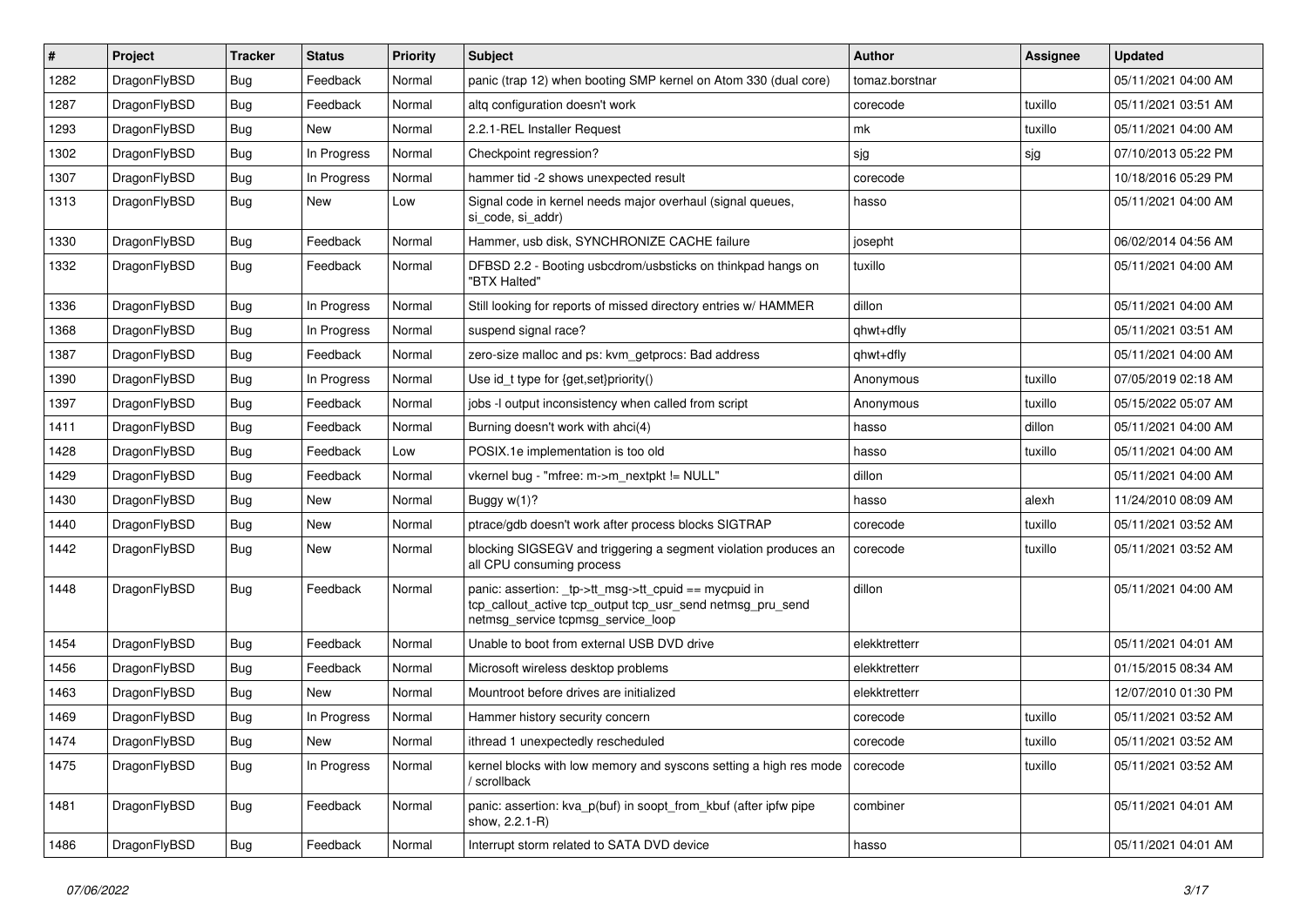| ∦    | Project      | <b>Tracker</b> | <b>Status</b> | <b>Priority</b> | <b>Subject</b>                                                                                  | <b>Author</b>  | <b>Assignee</b> | <b>Updated</b>      |
|------|--------------|----------------|---------------|-----------------|-------------------------------------------------------------------------------------------------|----------------|-----------------|---------------------|
| 1489 | DragonFlyBSD | <b>Bug</b>     | Feedback      | Normal          | panic: ufs dirbad: bad dir                                                                      | rumcic         |                 | 03/10/2013 04:34 AM |
| 1502 | DragonFlyBSD | <b>Bug</b>     | In Progress   | Normal          | Lock while deleting files from nohistory HAMMER directories                                     | hasso          |                 | 03/10/2013 04:28 AM |
| 1521 | DragonFlyBSD | <b>Bug</b>     | Feedback      | Normal          | amd64 2.4 livecd won't mount root at boot                                                       | bolapara       |                 | 01/28/2018 03:45 AM |
| 1525 | DragonFlyBSD | <b>Bug</b>     | <b>New</b>    | Normal          | boehm-gc problems                                                                               | hasso          |                 | 10/13/2012 07:13 PM |
| 1528 | DragonFlyBSD | <b>Bug</b>     | In Progress   | Normal          | ktrace does not show proper return values for pipe(2)                                           | corecode       | tuxillo         | 05/11/2021 03:52 AM |
| 1532 | DragonFlyBSD | <b>Bug</b>     | <b>New</b>    | Low             | jemalloc doesn't work on DragonFly                                                              | hasso          | sjg             | 08/02/2011 01:14 AM |
| 1538 | DragonFlyBSD | <b>Bug</b>     | <b>New</b>    | Low             | mountroot should probe file systems                                                             | corecode       | alexh           | 11/24/2010 06:35 PM |
| 1547 | DragonFlyBSD | <b>Bug</b>     | In Progress   | Normal          | disklabel64 automatic sizing                                                                    | corecode       | tuxillo         | 05/11/2021 03:52 AM |
| 1556 | DragonFlyBSD | Bug            | <b>New</b>    | Normal          | many processes stuck in "hmrrcm", system unusable                                               | corecode       | tuxillo         | 05/11/2021 03:52 AM |
| 1559 | DragonFlyBSD | <b>Bug</b>     | <b>New</b>    | Normal          | kernel trap                                                                                     | phma           |                 | 11/27/2021 08:43 AM |
| 1560 | DragonFlyBSD | <b>Bug</b>     | Feedback      | Normal          | Unable to modify partition table on ThinkPad T61p during install                                | rehsack        |                 | 01/15/2015 08:57 AM |
| 1563 | DragonFlyBSD | Bug            | Feedback      | Normal          | reset(1) doesn't reset terminal to the defaults                                                 | hasso          |                 | 03/10/2013 04:17 AM |
| 1577 | DragonFlyBSD | Bug            | Feedback      | Normal          | panic: assertion: leaf->base.obj_id == ip->obj_id in<br>hammer_ip_delete_range                  | qhwt+dfly      |                 | 05/11/2021 04:01 AM |
| 1579 | DragonFlyBSD | <b>Bug</b>     | Feedback      | Normal          | dfly 2.4.1 does not like HP DL360G4p and Smart Array 6400 with<br>MSA <sub>20</sub>             | tomaz.borstnar | tuxillo         | 06/02/2014 02:44 PM |
| 1580 | DragonFlyBSD | Bug            | Feedback      | Normal          | Panic (Fatal trap 12: page fault while in kernel mode) while playing<br>with pf and netif names | rumcic         |                 | 12/21/2018 01:21 AM |
| 1583 | DragonFlyBSD | <b>Bug</b>     | In Progress   | Normal          | panic: assertion: cursor->trans->sync_lock_refs > 0 in<br>hammer_recover_cursor                 | corecode       | tuxillo         | 05/11/2021 03:53 AM |
| 1584 | DragonFlyBSD | Bug            | In Progress   | Normal          | can't use ssh from jail: debug1: read_passphrase: can't open<br>/dev/tty: Device busy           | corecode       | tuxillo         | 05/11/2021 03:53 AM |
| 1587 | DragonFlyBSD | Bug            | Feedback      | Normal          | can't gdb across fork                                                                           | corecode       | tuxillo         | 05/11/2021 03:54 AM |
| 1591 | DragonFlyBSD | Bug            | Feedback      | Normal          | Lenovo X301 hangs with AHCI Driver CMD TIMEOUT<br>STS=d0 <bsy></bsy>                            | eocallaghan    |                 | 05/11/2021 04:05 AM |
| 1592 | DragonFlyBSD | <b>Bug</b>     | Feedback      | Normal          | AcpiOSUnmapMemory: Warning, deallocation did not track<br>allocation.                           | eocallaghan    |                 | 06/02/2014 07:45 AM |
| 1593 | DragonFlyBSD | <b>Bug</b>     | Feedback      | Normal          | panic: assertion: ccb == ap->ap_err_ccb in ahci_put_err_ccb                                     | ftigeot        | ftigeot         | 05/15/2022 05:09 AM |
| 1594 | DragonFlyBSD | <b>Bug</b>     | <b>New</b>    | Normal          | Kernel panic during boot from Live CD on Dell E6400                                             | bodie          |                 | 05/11/2021 03:54 AM |
| 1613 | DragonFlyBSD | <b>Bug</b>     | Feedback      | Normal          | USB Keyboard not working on master                                                              | elekktretterr  |                 | 05/11/2021 04:05 AM |
| 1618 | DragonFlyBSD | <b>Bug</b>     | Feedback      | Normal          | collision for 'struct pmap' when using RPC and <sys user.h=""></sys>                            | carenas        |                 | 05/11/2021 04:05 AM |
| 1634 | DragonFlyBSD | <b>Bug</b>     | New           | Normal          | panic: spin lock: 0xe4ad1320, indefinitive wait!                                                | elekktretterr  |                 | 01/19/2015 03:21 AM |
| 1661 | DragonFlyBSD | <b>Bug</b>     | In Progress   | Normal          | panic on password entry mount smb filesystem                                                    | vsrinivas      |                 | 11/27/2021 08:29 AM |
| 1668 | DragonFlyBSD | <b>Bug</b>     | Feedback      | Normal          | Power button not working                                                                        | elekktretterr  |                 | 03/10/2013 06:22 AM |
| 1669 | DragonFlyBSD | <b>Bug</b>     | In Progress   | Normal          | Drive wont open using button                                                                    | elekktretterr  |                 | 02/29/2012 12:05 PM |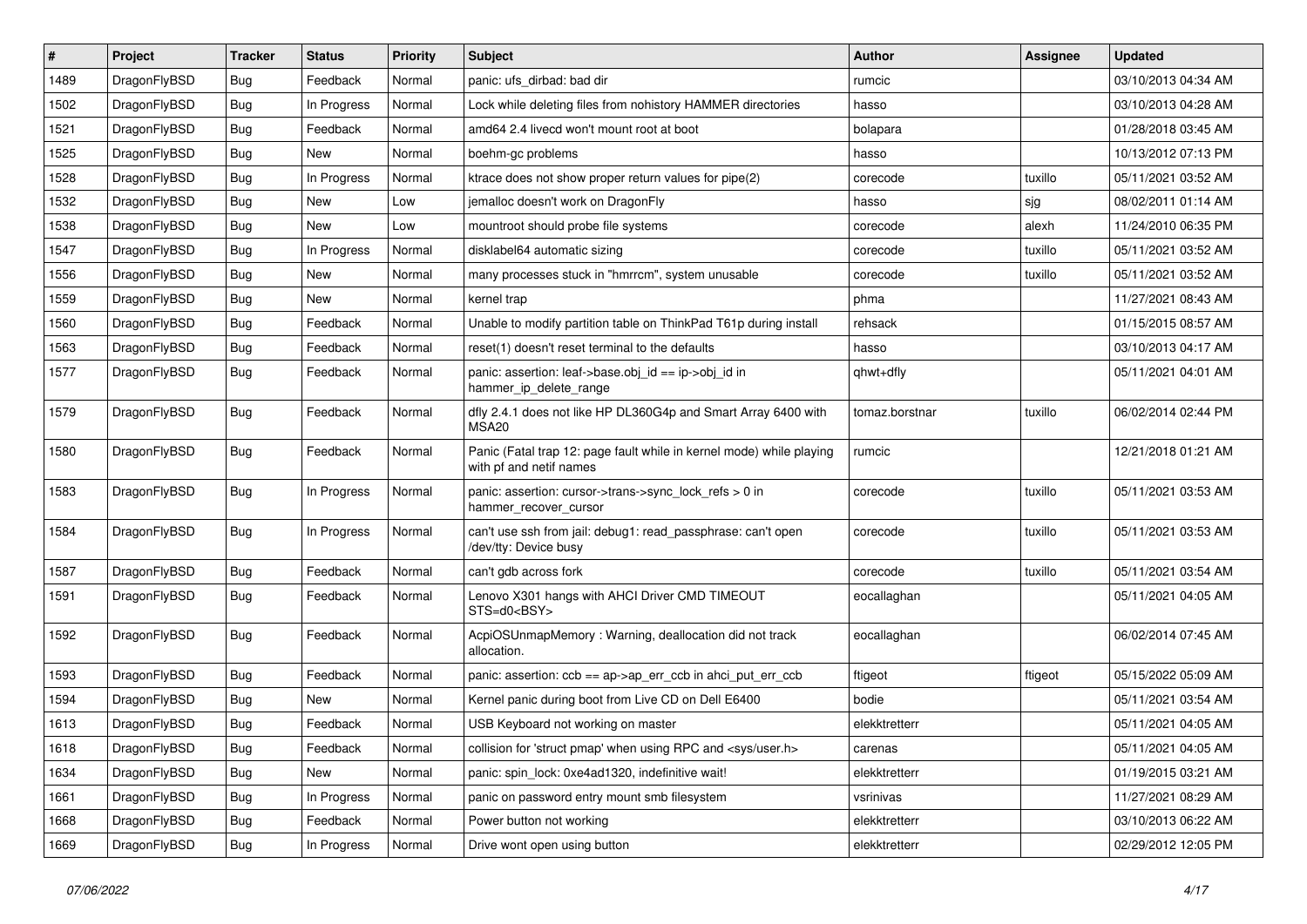| $\vert$ # | Project      | <b>Tracker</b> | <b>Status</b> | <b>Priority</b> | <b>Subject</b>                                                                           | <b>Author</b>    | Assignee | <b>Updated</b>      |
|-----------|--------------|----------------|---------------|-----------------|------------------------------------------------------------------------------------------|------------------|----------|---------------------|
| 1672      | DragonFlyBSD | <b>Bug</b>     | Feedback      | Normal          | panic (trap 12) around btree search() in 2.4.1-RELEASE                                   | floid            |          | 01/19/2015 03:36 AM |
| 1695      | DragonFlyBSD | <b>Bug</b>     | <b>New</b>    | Normal          | NFS-related system breakdown                                                             | Anonymous        |          | 04/10/2014 12:35 AM |
| 1714      | DragonFlyBSD | <b>Bug</b>     | <b>New</b>    | Low             | hwpmc                                                                                    | alexh            | swildner | 08/18/2012 02:03 PM |
| 1717      | DragonFlyBSD | Bug            | Feedback      | Normal          | HAMMER panic in hammer_cursor_down()                                                     | josepht1         |          | 05/11/2021 04:05 AM |
| 1718      | DragonFlyBSD | <b>Bug</b>     | Feedback      | Normal          | IDE disk drive not detected by x86 64 2.6.1 Live CD                                      | bcox             |          | 11/27/2021 08:25 AM |
| 1727      | DragonFlyBSD | <b>Bug</b>     | Feedback      | Normal          | CD boot panic (2.6.1) (usb?)                                                             | kiril            |          | 05/15/2022 05:10 AM |
| 1744      | DragonFlyBSD | <b>Bug</b>     | In Progress   | Normal          | HAMMER fsstress panic in hammer_setup_child_callback                                     | vsrinivas        |          | 05/11/2021 04:05 AM |
| 1745      | DragonFlyBSD | <b>Bug</b>     | Feedback      | Normal          | kmalloc panic                                                                            | josepht          |          | 05/11/2021 04:05 AM |
| 1749      | DragonFlyBSD | Bug            | In Progress   | Normal          | HAMMER fsstress panic in hammer flush inode core<br>ip->flush_state != HAMMER_FST_FLUSH' | vsrinivas        |          | 05/11/2021 04:06 AM |
| 1769      | DragonFlyBSD | <b>Bug</b>     | <b>New</b>    | Normal          | panic: assertion: _tp->tt_msg->tt_cpuid == mycpuid in<br>tcp_callout_active              | pavalos          | sjg      | 05/15/2022 11:07 AM |
| 1774      | DragonFlyBSD | Bug            | <b>New</b>    | Normal          | New IP header cleanup branch available for testing                                       | dillon           |          | 05/15/2022 10:59 AM |
| 1786      | DragonFlyBSD | <b>Bug</b>     | <b>New</b>    | Normal          | Calling NULL function pointer initiates panic loop                                       | sjg              |          | 10/11/2010 05:28 PM |
| 1818      | DragonFlyBSD | Bug            | <b>New</b>    | Normal          | panic: Bad tailg NEXT (kqueue issue ?)                                                   | ftigeot          |          | 05/15/2022 11:40 AM |
| 1819      | DragonFlyBSD | <b>Bug</b>     | In Progress   | Low             | truss - Major revamping task list                                                        | tuxillo          | tuxillo  | 11/27/2021 08:45 AM |
| 1824      | DragonFlyBSD | Bug            | Feedback      | Normal          | kernel panic, x86, 2.7.3.859.ge5104                                                      | akirchhoff135014 |          | 03/10/2013 07:49 AM |
| 1826      | DragonFlyBSD | <b>Bug</b>     | <b>New</b>    | Normal          | panic during boot: assertion so->so port  in tcp input                                   | ftigeot          |          | 05/15/2022 11:05 AM |
| 1831      | DragonFlyBSD | Bug            | Feedback      | High            | HAMMER "malloc limit exceeded" panic                                                     | eocallaghan      | dillon   | 06/04/2022 04:38 AM |
| 1836      | DragonFlyBSD | <b>Bug</b>     | <b>New</b>    | Normal          | Incorrect TCP checksum show up in tcpdump                                                | robgar1          |          | 05/15/2022 11:22 AM |
| 1850      | DragonFlyBSD | Bug            | <b>New</b>    | Normal          | volume-add on hammer root fs panic                                                       | Johannes.Hofmann |          | 04/18/2019 04:27 AM |
| 1860      | DragonFlyBSD | <b>Bug</b>     | Feedback      | Normal          | Panic while creating UFS fs on vn(4) for initrd                                          | matthias         |          | 02/29/2012 07:16 AM |
| 1861      | DragonFlyBSD | <b>Bug</b>     | <b>New</b>    | Normal          | panic via kprintf (lockmgr called in a hard section)                                     | vsrinivas        |          | 10/11/2010 12:56 AM |
| 1867      | DragonFlyBSD | <b>Bug</b>     | <b>New</b>    | Normal          | it(4) motherboard and fan problems                                                       | tuxillo          |          | 07/08/2011 10:48 AM |
| 1873      | DragonFlyBSD | <b>Bug</b>     | <b>New</b>    | Normal          | Panic upon usb mouse detach and reattaching                                              | rumcic           |          | 02/01/2011 09:53 AM |
| 1874      | DragonFlyBSD | <b>Bug</b>     | <b>New</b>    | Normal          | mpd listening on all IPs, accepting only on one                                          | rumcic           |          | 05/08/2011 01:01 PM |
| 1876      | DragonFlyBSD | <b>Bug</b>     | <b>New</b>    | Normal          | devfs in jail + logging out from console(ttyv1+) -> panic                                | qhwt.dfly        | tuxillo  | 05/31/2022 03:24 PM |
| 1877      | DragonFlyBSD | Bug            | <b>New</b>    | Normal          | Freeze during 1st hammer cleanup after new install                                       | elekktretterr    |          | 05/15/2022 11:43 AM |
| 1882      | DragonFlyBSD | Bug            | <b>New</b>    | Low             | Idea for handling new USB vendor/device codes                                            | bmk              |          | 10/20/2010 12:15 PM |
| 1884      | DragonFlyBSD | <b>Bug</b>     | <b>New</b>    | Normal          | System completely freezes while listening music (devbuf: malloc<br>limit exceeded)       | shamaz           |          | 01/24/2011 05:00 PM |
| 1899      | DragonFlyBSD | <b>Bug</b>     | <b>New</b>    | Normal          | Keyboard doesn't work                                                                    | fransm           |          | 05/15/2022 03:32 PM |
| 1907      | DragonFlyBSD | Bug            | New           | Normal          | Hammer crash in hammer flusher flush()                                                   | swildner         |          | 11/11/2010 05:07 AM |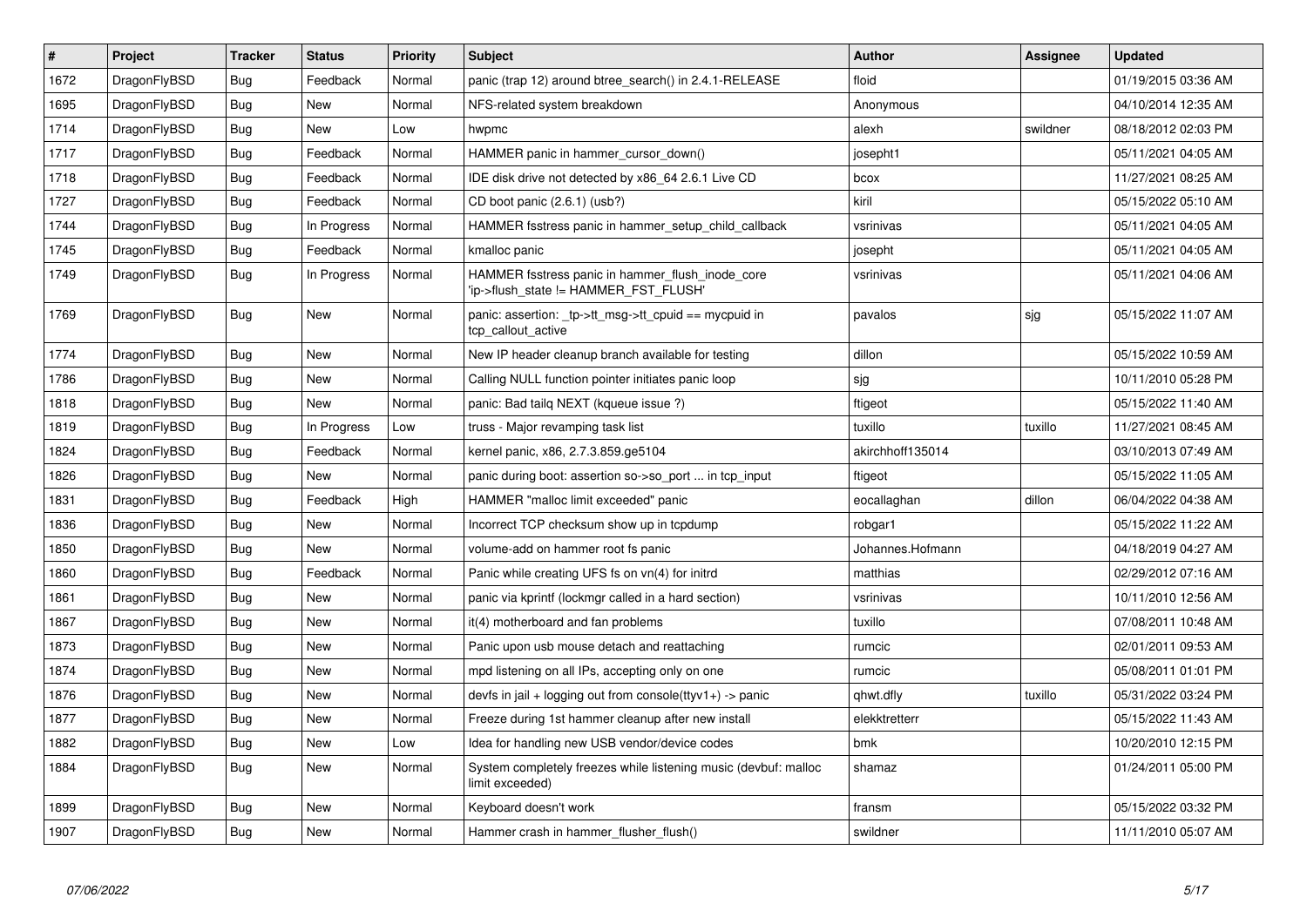| $\vert$ # | Project      | <b>Tracker</b> | <b>Status</b> | <b>Priority</b> | <b>Subject</b>                                                                                                                                                                                    | <b>Author</b>      | <b>Assignee</b> | <b>Updated</b>      |
|-----------|--------------|----------------|---------------|-----------------|---------------------------------------------------------------------------------------------------------------------------------------------------------------------------------------------------|--------------------|-----------------|---------------------|
| 1913      | DragonFlyBSD | Bug            | <b>New</b>    | Normal          | panic: assertion: ip->flush_state != HAMMER_FST_FLUSH in<br>hammer flush inode core                                                                                                               | swildner           |                 | 11/20/2010 05:27 PM |
| 1916      | DragonFlyBSD | Bug            | <b>New</b>    | Normal          | Constant crashes on x86 64 with UFS                                                                                                                                                               | lentferj           |                 | 11/21/2010 07:40 PM |
| 1917      | DragonFlyBSD | Bug            | <b>New</b>    | Normal          | panic: assertion: (RB_EMPTY(&ip->rec_tree) && (ip->flags &<br>HAMMER_INODE_XDIRTY) == 0)    (!RB_EMPTY(&ip->rec_tree)<br>&& (ip->flags & HAMMER_INODE_XDIRTY) != 0) in<br>hammer_flush_inode_done | qhwt.dfly          |                 | 11/24/2010 03:23 AM |
| 1920      | DragonFlyBSD | <b>Bug</b>     | New           | High            | system hangs                                                                                                                                                                                      | zhtw               |                 | 11/22/2010 08:59 AM |
| 1921      | DragonFlyBSD | <b>Bug</b>     | In Progress   | Normal          | we miss mlockall                                                                                                                                                                                  | alexh              | tuxillo         | 06/18/2022 04:08 AM |
| 1923      | DragonFlyBSD | <b>Bug</b>     | <b>New</b>    | Normal          | Abysmal NFS performance with IPv6                                                                                                                                                                 | ftigeot            |                 | 12/05/2010 09:34 PM |
| 1935      | DragonFlyBSD | Bug            | <b>New</b>    | Normal          | mouse does not work after switching between x and console                                                                                                                                         | shamaz             |                 | 12/13/2010 10:06 AM |
| 1939      | DragonFlyBSD | Bug            | <b>New</b>    | Normal          | Panic on nightly build and stress test box                                                                                                                                                        | lentferj           |                 | 12/18/2010 08:41 AM |
| 1941      | DragonFlyBSD | <b>Bug</b>     | <b>New</b>    | Normal          | wlan config crash                                                                                                                                                                                 | abandon.every.hope |                 | 12/24/2010 07:54 PM |
| 1942      | DragonFlyBSD | <b>Bug</b>     | <b>New</b>    | Normal          | locking against myself in getcacheblk()?                                                                                                                                                          | qhwt.dfly          |                 | 05/31/2022 02:15 PM |
| 1943      | DragonFlyBSD | Bug            | <b>New</b>    | Normal          | hammer assertion panic                                                                                                                                                                            | peter              |                 | 12/27/2010 12:45 AM |
| 1944      | DragonFlyBSD | Bug            | <b>New</b>    | Normal          | panic: backing object 0xdea7b258 was somehow re-referenced<br>during collapse!                                                                                                                    | sepherosa          |                 | 12/27/2010 02:06 AM |
| 1946      | DragonFlyBSD | Bug            | <b>New</b>    | Normal          | ieee80211 panic                                                                                                                                                                                   | pavalos            | josepht         | 01/27/2011 06:00 PM |
| 1947      | DragonFlyBSD | Bug            | <b>New</b>    | Low             | GA-880GM-UD2H (rev. 1.3) AHCI fails to detect disks at the end of<br>the RAID controller                                                                                                          | eocallaghan        |                 | 11/27/2021 08:46 AM |
| 1949      | DragonFlyBSD | <b>Bug</b>     | <b>New</b>    | Normal          | iwn panic                                                                                                                                                                                         | pavalos            |                 | 01/30/2011 03:21 AM |
| 1951      | DragonFlyBSD | <b>Bug</b>     | <b>New</b>    | Normal          | dma timeouts at phyaddr on a good hdd                                                                                                                                                             | peur.neu           |                 | 01/04/2011 07:12 AM |
| 1959      | DragonFlyBSD | Bug            | <b>New</b>    | Normal          | DFBSD v2.9.1.422.gc98f2 - Panic during boot - IPv6 and PF                                                                                                                                         | tuxillo            |                 | 01/13/2011 03:37 AM |
| 1961      | DragonFlyBSD | <b>Bug</b>     | <b>New</b>    | Normal          | Can't create dump from DDB                                                                                                                                                                        | shamaz             |                 | 01/29/2011 09:02 PM |
| 1964      | DragonFlyBSD | <b>Bug</b>     | New           | Normal          | iwn (panic assertion : wlan assert serialized)                                                                                                                                                    | sjmm.ptr           | josepht         | 02/01/2011 12:57 PM |
| 1969      | DragonFlyBSD | Bug            | <b>New</b>    | Normal          | pf-related network problem                                                                                                                                                                        | pavalos            | lentferj        | 02/01/2011 06:57 PM |
| 1975      | DragonFlyBSD | <b>Bug</b>     | <b>New</b>    | Normal          | Applications seg fault in select() and poll()                                                                                                                                                     | rumcic             |                 | 05/31/2022 02:58 PM |
| 1982      | DragonFlyBSD | Bug            | <b>New</b>    | Low             | There is no linuxulator on x86-64                                                                                                                                                                 | herrgard           |                 | 05/31/2022 02:25 PM |
| 1984      | DragonFlyBSD | <b>Bug</b>     | New           | Normal          | hammer mount fails after crash - HAMMER: FIFO record bad head<br>signature                                                                                                                        | thomas.nikolajsen  |                 | 03/08/2011 06:57 PM |
| 1990      | DragonFlyBSD | Bug            | New           | Normal          | /mnt too large to mount                                                                                                                                                                           | peur.neu           |                 | 02/16/2011 11:24 PM |
| 2004      | DragonFlyBSD | <b>Bug</b>     | New           | Normal          | LWKT_WAIT_IPIQ panic                                                                                                                                                                              | steve              |                 | 03/08/2011 05:46 PM |
| 2008      | DragonFlyBSD | <b>Bug</b>     | New           | Normal          | lwkt_setcpu_remote: td->td_flags 00800621 console flood                                                                                                                                           | pavalos            |                 | 03/06/2011 09:37 PM |
| 2013      | DragonFlyBSD | Bug            | In Progress   | Normal          | oversized DMA request loop                                                                                                                                                                        | josepht            |                 | 05/11/2021 04:06 AM |
| 2020      | DragonFlyBSD | <b>Bug</b>     | New           | Low             | Port brcm80211 driver from Linux to DragonFly BSD                                                                                                                                                 | studer             |                 | 03/05/2011 10:54 PM |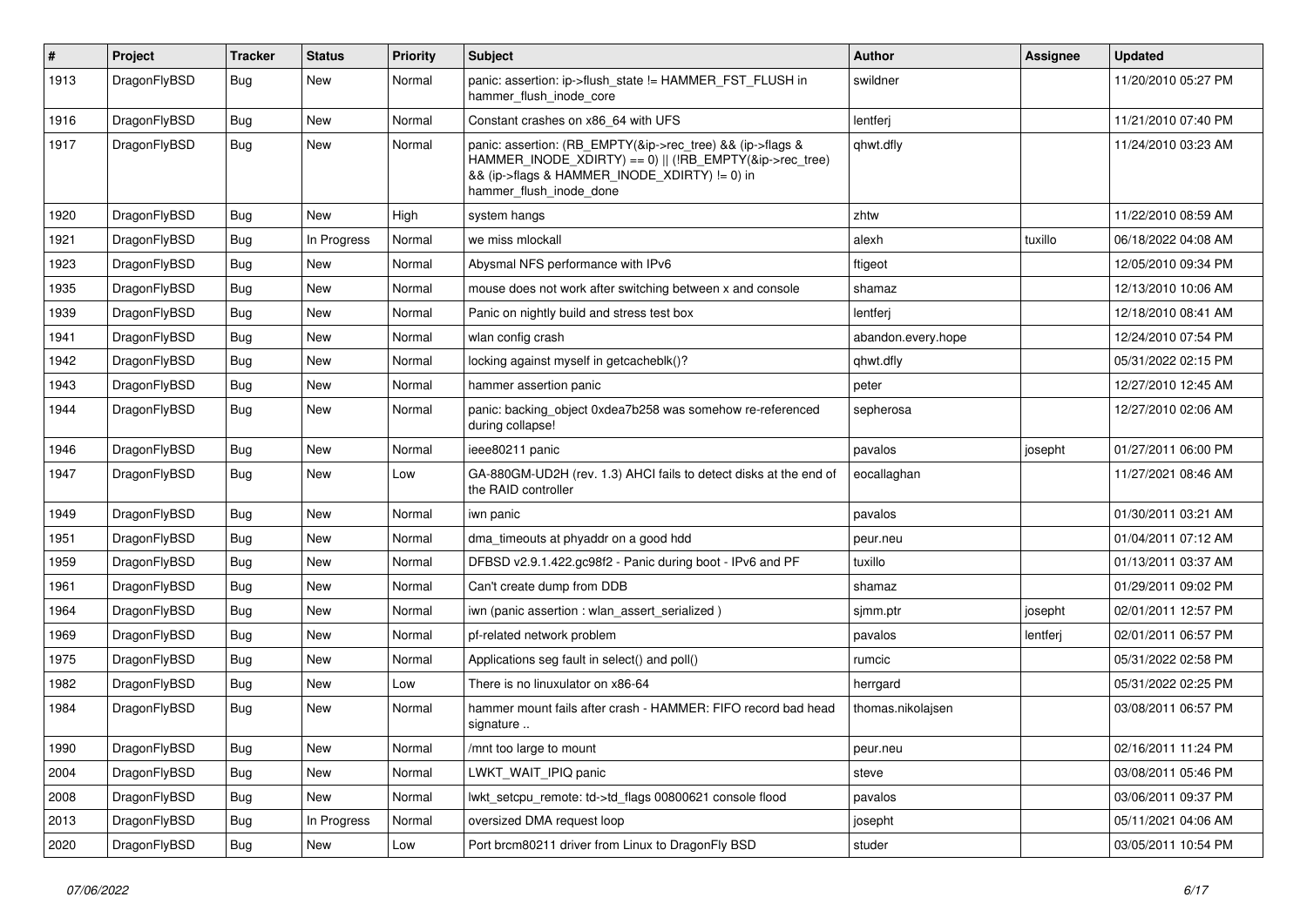| $\pmb{\#}$ | Project      | <b>Tracker</b> | <b>Status</b> | <b>Priority</b> | <b>Subject</b>                                                                             | <b>Author</b> | Assignee  | <b>Updated</b>      |
|------------|--------------|----------------|---------------|-----------------|--------------------------------------------------------------------------------------------|---------------|-----------|---------------------|
| 2037       | DragonFlyBSD | Bug            | Feedback      | Normal          | Panic Bad link elm while building packages                                                 | ftigeot       | dillon    | 04/21/2011 07:20 AM |
| 2042       | DragonFlyBSD | Bug            | <b>New</b>    | Normal          | kernel panic, when run boot0cfg                                                            | sepherosa     |           | 05/31/2022 03:01 PM |
| 2045       | DragonFlyBSD | Bug            | <b>New</b>    | Normal          | ral(4): Fatal trap 12: page fault while in kernel mode (two panics)                        | herrgard      |           | 11/03/2011 05:34 PM |
| 2048       | DragonFlyBSD | Bug            | New           | Normal          | panic: ffs_sync: rofs mod                                                                  | pavalos       |           | 04/12/2011 05:45 AM |
| 2051       | DragonFlyBSD | Bug            | <b>New</b>    | Normal          | No ipv6 lan route entry created on 2.10                                                    | ftigeot       |           | 04/21/2011 10:37 AM |
| 2052       | DragonFlyBSD | Bug            | New           | Normal          | Kernel panic: CPU APIC ID out of range                                                     | Anonymous     |           | 05/02/2011 11:06 AM |
| 2055       | DragonFlyBSD | Bug            | <b>New</b>    | Normal          | $ssh + IPV6 + bridge \Rightarrow connection freezes$                                       | steve         |           | 04/24/2011 07:13 PM |
| 2061       | DragonFlyBSD | Bug            | New           | Normal          | USB keyboard boot panic                                                                    | sjg           |           | 05/04/2012 12:20 AM |
| 2067       | DragonFlyBSD | Bug            | <b>New</b>    | Normal          | sound/pcm: "play interrupt timeout, channel dead"                                          | matthiasr     |           | 05/11/2021 03:55 AM |
| 2071       | DragonFlyBSD | Bug            | <b>New</b>    | High            | Panic on assertion: (int)(flg->seq - seq) > 0 in hammer_flusher_flush<br>after inode error | vsrinivas     |           | 06/12/2011 07:59 AM |
| 2072       | DragonFlyBSD | Bug            | <b>New</b>    | Normal          | Fatal trap 12: stopped at lwkt send ipig3                                                  | rumcic        |           | 05/17/2011 04:12 AM |
| 2075       | DragonFlyBSD | Bug            | <b>New</b>    | Normal          | pflogd on x86_64                                                                           | fanch         |           | 05/16/2011 04:04 PM |
| 2077       | DragonFlyBSD | Bug            | New           | Normal          | USB devices conflicting                                                                    | srussell      |           | 05/17/2011 05:12 PM |
| 2078       | DragonFlyBSD | Bug            | New           | Normal          | DFBSD i386 v2.11.0.201.g3ed2f - Panic during installworld into a<br>vn0 device             | tuxillo       |           | 05/19/2011 07:50 PM |
| 2080       | DragonFlyBSD | Bug            | <b>New</b>    | Normal          | panic: lockmgr thrd_sleep: called from interrupt, ipi, or hard code<br>section             | rumcic        |           | 05/30/2011 05:06 PM |
| 2081       | DragonFlyBSD | Bug            | Feedback      | Normal          | Panic on device "detach" / "failure"                                                       | vsrinivas     |           | 02/29/2012 07:11 AM |
| 2082       | DragonFlyBSD | Bug            | <b>New</b>    | Normal          | dfbsd 2.10.1 amd64 - mc port build error with 'bmake bin-install'                          | sun-doctor    |           | 05/25/2011 07:18 PM |
| 2084       | DragonFlyBSD | Bug            | <b>New</b>    | Normal          | DFBSD v2.11.0.242.g4d317 - panic: zone: entry not free                                     | tuxillo       |           | 07/03/2012 01:23 AM |
| 2085       | DragonFlyBSD | Bug            | New           | Normal          | panic: assertion: (m->flags & PG_MAPPED) == 0 in<br>vm_page_free_toq                       | vsrinivas     |           | 06/10/2011 07:48 AM |
| 2090       | DragonFlyBSD | <b>Bug</b>     | Feedback      | Normal          | snd hda does not support headphone automute                                                | justin        |           | 03/29/2012 08:03 PM |
| 2092       | DragonFlyBSD | Bug            | New           | Normal          | Panic: Bad link elm 0x next->prev != elm                                                   | masterblaster | dillon    | 12/04/2011 12:49 PM |
| 2094       | DragonFlyBSD | Bug            | <b>New</b>    | Normal          | Segfault when gdb printing backtrace from core dump                                        | greenrd       |           | 06/25/2011 04:14 PM |
| 2095       | DragonFlyBSD | Bug            | New           | Low             | Running installer post-install: Unsupported DFUI transport "                               | greenrd       |           | 06/26/2011 09:20 AM |
| 2099       | DragonFlyBSD | Bug            | New           | Normal          | page fault panic in vm system                                                              | pavalos       |           | 07/10/2011 08:51 AM |
| 2100       | DragonFlyBSD | Bug            | Feedback      | Normal          | devfs related panic                                                                        | sepherosa     | alexh     | 07/10/2011 02:29 PM |
| 2104       | DragonFlyBSD | <b>Bug</b>     | New           | Normal          | network configuration seg. fault on install CD                                             | navratil      |           | 07/26/2011 07:55 AM |
| 2107       | DragonFlyBSD | Bug            | New           | Normal          | 2.10.1 sata dvd drive issue                                                                | ausppc        |           | 07/31/2011 08:41 PM |
| 2113       | DragonFlyBSD | <b>Bug</b>     | New           | Normal          | nmalloc threaded program fork leak                                                         | vsrinivas     | vsrinivas | 08/11/2011 07:25 PM |
| 2115       | DragonFlyBSD | Bug            | New           | Normal          | [msk] system freeze after receive some paquet                                              | bsdsx         |           | 08/22/2011 10:22 AM |
| 2117       | DragonFlyBSD | <b>Bug</b>     | New           | High            | ACPI and/or bce(4) problem with 2.11.0.673.g0d557 on HP DL380<br>G6                        | pauska        |           | 08/22/2011 10:15 AM |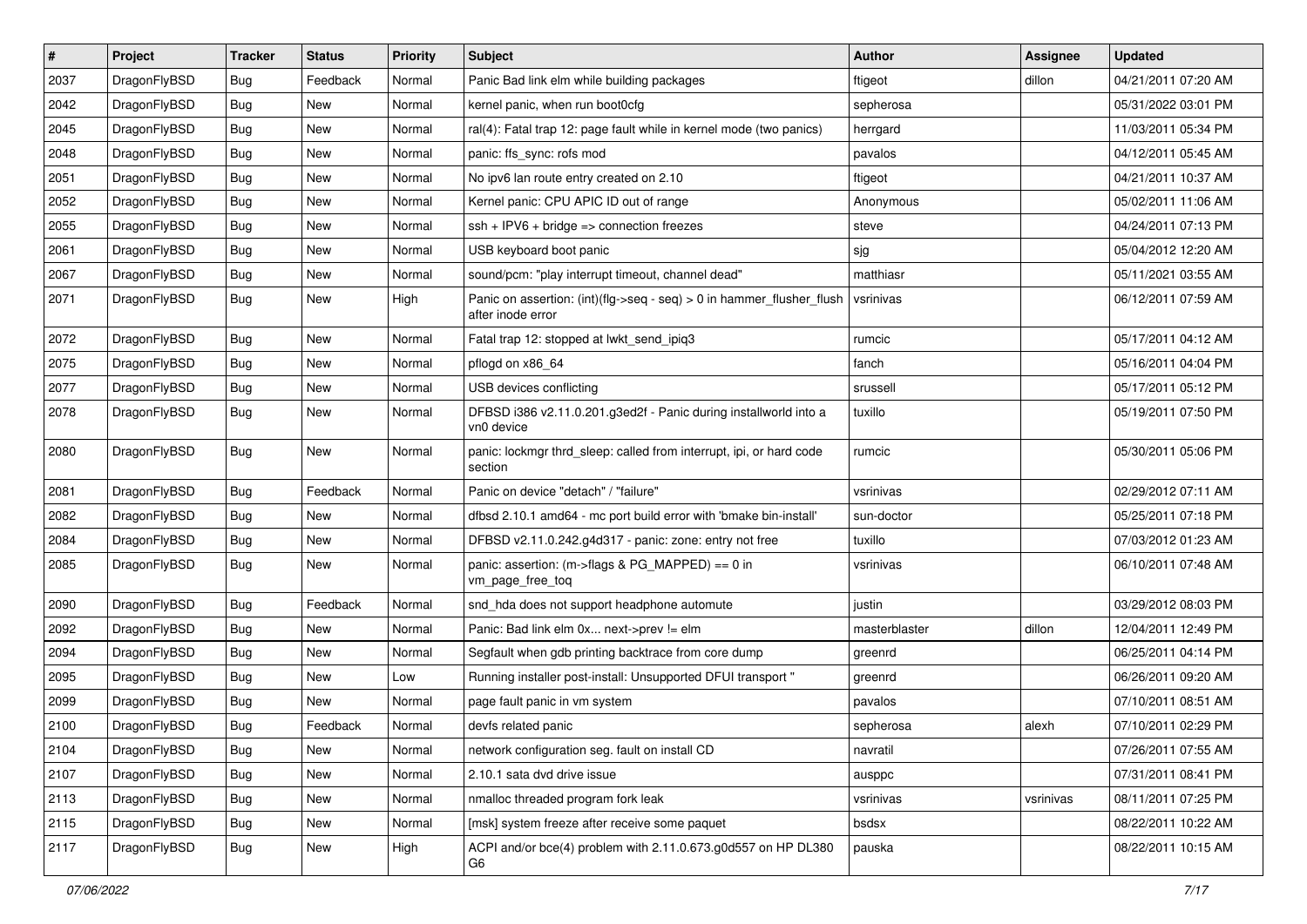| $\vert$ # | Project      | <b>Tracker</b> | <b>Status</b> | <b>Priority</b> | Subject                                                                                                    | <b>Author</b> | <b>Assignee</b> | <b>Updated</b>      |
|-----------|--------------|----------------|---------------|-----------------|------------------------------------------------------------------------------------------------------------|---------------|-----------------|---------------------|
| 2123      | DragonFlyBSD | Bug            | <b>New</b>    | Normal          | hammer is losing files                                                                                     | schmir        |                 | 08/30/2011 07:56 PM |
| 2124      | DragonFlyBSD | Bug            | <b>New</b>    | Normal          | getty repeating too quickly on port /dev/ttyv0                                                             | sgeorge.ml    |                 | 09/01/2011 04:28 AM |
| 2125      | DragonFlyBSD | Bug            | <b>New</b>    | Normal          | Weird garbage in dmesg                                                                                     | herrgard      |                 | 08/30/2011 08:04 PM |
| 2129      | DragonFlyBSD | Bug            | New           | Normal          | DFBSD v2.11.0.661.gf9438 i386 - panic: lockmgr thrd_sleep                                                  | tuxillo       |                 | 09/05/2011 09:49 AM |
| 2136      | DragonFlyBSD | Bug            | <b>New</b>    | Normal          | socketpair() doesn't free file descriptors on copyout failure                                              | vsrinivas     |                 | 04/05/2013 09:13 AM |
| 2138      | DragonFlyBSD | Bug            | New           | Normal          | > 100% CPU usage                                                                                           | robin.carey1  |                 | 09/26/2011 12:20 PM |
| 2140      | DragonFlyBSD | Bug            | <b>New</b>    | High            | hammer_io_delallocate panic with 'duplicate entry' message                                                 | ttw           |                 | 10/07/2011 12:22 PM |
| 2141      | DragonFlyBSD | Bug            | New           | Urgent          | loader and/or documentation broken                                                                         | sjg           |                 | 01/20/2012 10:51 AM |
| 2153      | DragonFlyBSD | Bug            | <b>New</b>    | Normal          | Too many unuseful warnings at boot                                                                         | juanfra684    |                 | 10/18/2011 10:16 PM |
| 2154      | DragonFlyBSD | Bug            | <b>New</b>    | Normal          | vkernel copyout() doesn't return EFAULT on error                                                           | vsrinivas     |                 | 10/20/2011 03:53 AM |
| 2158      | DragonFlyBSD | Bug            | <b>New</b>    | Normal          | iwn panics with assertion on boot.                                                                         | eocallaghan   |                 | 10/24/2011 04:13 PM |
| 2161      | DragonFlyBSD | Bug            | <b>New</b>    | Normal          | Outdated xorg.conf file gets installed into etc and screws up mouse                                        | eocallaghan   |                 | 10/27/2011 01:51 PM |
| 2164      | DragonFlyBSD | Bug            | <b>New</b>    | Normal          | panic on reboot from usb.                                                                                  | eocallaghan   |                 | 10/27/2011 09:29 AM |
| 2166      | DragonFlyBSD | Bug            | <b>New</b>    | Normal          | DFBSD v2.13.0.109.g05b9d - Strange lockups                                                                 | tuxillo       |                 | 10/29/2011 11:20 AM |
| 2167      | DragonFlyBSD | Bug            | <b>New</b>    | Normal          | shutdown/reboot fails after uptime msq                                                                     | marino        |                 | 11/28/2011 03:01 AM |
| 2171      | DragonFlyBSD | Bug            | <b>New</b>    | Normal          | DFBSD v2.13.0.151.gdc8442 - panic: assertion "(*ptep &<br>$(PG_MANAGED PG_V)$ == PG_V"                     | tuxillo       |                 | 11/04/2011 05:06 PM |
| 2182      | DragonFlyBSD | Bug            | <b>New</b>    | Normal          | if msk PHY FIFO underrun/overflow                                                                          | nonsolosoft   |                 | 09/03/2012 06:39 AM |
| 2199      | DragonFlyBSD | Bug            | New           | Normal          | screen segfaults if utmpx isn't present                                                                    | pavalos       |                 | 11/15/2011 10:52 PM |
| 2210      | DragonFlyBSD | Bug            | <b>New</b>    | Normal          | Bugtracker cannot assign default project for new users                                                     | ahuete.devel  |                 | 11/17/2011 11:30 AM |
| 2224      | DragonFlyBSD | Bug            | <b>New</b>    | Normal          | v2.13.0.291.gaa7ec - Panic on fq while installing world                                                    | tuxillo       |                 | 11/18/2011 01:40 AM |
| 2245      | DragonFlyBSD | Bug            | <b>New</b>    | Normal          | panic: assertion "ref < &td->td_toks_end" failed in lwkt_gettoken at<br>/usr/src/sys/kern/lwkt_token.c:588 | juanfra684    |                 | 11/22/2011 07:41 PM |
| 2248      | DragonFlyBSD | Bug            | <b>New</b>    | Normal          | sysctl panic                                                                                               | pavalos       |                 | 11/23/2011 06:23 PM |
| 2250      | DragonFlyBSD | Bug            | New           | Normal          | Kernel panic                                                                                               | adamk         |                 | 11/23/2018 01:10 AM |
| 2252      | DragonFlyBSD | Bug            | <b>New</b>    | Low             | snd hda not useable if loaded via /boot/loader.conf                                                        | xbit          | swildner        | 12/14/2011 12:23 AM |
| 2254      | DragonFlyBSD | Bug            | New           | Normal          | panic: assertion "ref < &td->td_toks_end" failed in lwkt_gettoken at<br>/usr/src/sys/kern/lwkt_token.c:588 | eocallaghan   |                 | 12/05/2011 10:21 PM |
| 2265      | DragonFlyBSD | Bug            | <b>New</b>    | Normal          | mbsrtowcs does not properly handle invalid mbstate_t in ps                                                 | c.turner1     | swildner        | 01/10/2012 07:56 PM |
| 2282      | DragonFlyBSD | Bug            | In Progress   | Normal          | gdb segfaults with certain corefiles                                                                       | tuxillo       |                 | 01/18/2012 04:40 PM |
| 2283      | DragonFlyBSD | <b>Bug</b>     | New           | Normal          | DFBSD DragonFly v2.13.0.957.g4f459 - pmap_release: page<br>should already be gone 0xc27120bc               | tuxillo       |                 | 01/23/2012 03:03 AM |
| 2287      | DragonFlyBSD | Bug            | New           | Normal          | HAMMER(ROOT) Illegal UNDO TAIL signature at<br>300000001967c000                                            | y0n3t4n1      |                 | 11/07/2018 01:22 AM |
| 2288      | DragonFlyBSD | <b>Bug</b>     | Feedback      | Normal          | Random IO performance loss introduced since January 1st                                                    | lentferj      |                 | 01/23/2013 04:21 PM |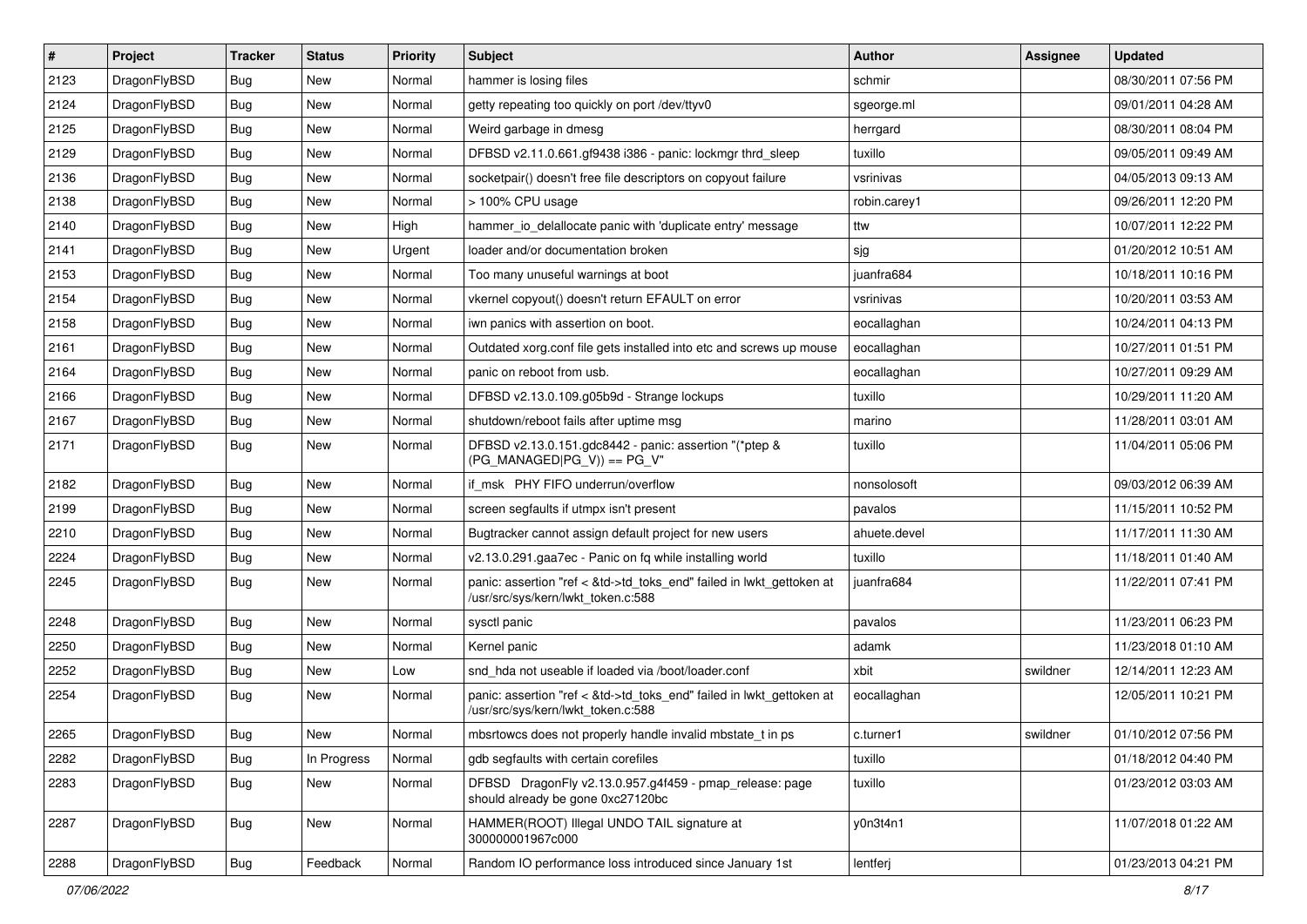| ∦    | Project      | <b>Tracker</b> | <b>Status</b> | <b>Priority</b> | <b>Subject</b>                                                                             | Author            | Assignee  | <b>Updated</b>      |
|------|--------------|----------------|---------------|-----------------|--------------------------------------------------------------------------------------------|-------------------|-----------|---------------------|
| 2292 | DragonFlyBSD | <b>Bug</b>     | New           | Normal          | re interface with jumbo frames (mtu larger than 1500) hangs after<br>some traffic          | Anonymous         |           | 01/31/2012 12:11 AM |
| 2296 | DragonFlyBSD | Bug            | In Progress   | High            | panic: assertion "m->wire count > 0" failed                                                | thomas.nikolajsen |           | 08/30/2012 06:09 AM |
| 2297 | DragonFlyBSD | Bug            | New           | Normal          | strange NFS (client) error messages / problems                                             | Anonymous         |           | 02/19/2012 02:59 PM |
| 2306 | DragonFlyBSD | Bug            | <b>New</b>    | Normal          | a crash starts the kernel debugger in text mode, but just reboots in X                     | phma              |           | 02/11/2012 08:02 PM |
| 2308 | DragonFlyBSD | <b>Bug</b>     | New           | Normal          | System freeze when unloading snd hda                                                       | jaydg             |           | 02/19/2012 07:15 AM |
| 2311 | DragonFlyBSD | <b>Bug</b>     | <b>New</b>    | Normal          | Xorg crash having something to do with drm                                                 | phma              |           | 02/22/2012 09:59 AM |
| 2316 | DragonFlyBSD | Bug            | New           | Normal          | Ungraceful invalid password handling for adding a new user in the<br>installer             | rune              |           | 04/27/2012 11:23 PM |
| 2319 | DragonFlyBSD | <b>Bug</b>     | <b>New</b>    | Normal          | crypt/passwd forward compat                                                                | c.turner1         |           | 02/28/2012 12:39 PM |
| 2324 | DragonFlyBSD | <b>Bug</b>     | New           | Normal          | natacotrol support > 2TB not working even after the ftigeot patch                          | zenny             |           | 03/03/2012 01:00 AM |
| 2329 | DragonFlyBSD | Bug            | New           | Normal          | ibm x3550 & acpi                                                                           | ano               |           | 06/03/2014 11:37 AM |
| 2331 | DragonFlyBSD | Bug            | New           | Normal          | reading mouse mode from unopen file descriptor hangs mouse<br>driver                       | phma              |           | 03/14/2012 09:43 AM |
| 2345 | DragonFlyBSD | <b>Bug</b>     | In Progress   | Normal          | DFBSD v3.1.0.457.gd679f - NFS panic on diskless station                                    | tuxillo           |           | 04/07/2012 05:22 PM |
| 2347 | DragonFlyBSD | Bug            | Feedback      | High            | Hammer PFSes destroy does not give back full space allocated to<br><b>PFS</b>              | sgeorge           |           | 07/19/2012 01:11 AM |
| 2351 | DragonFlyBSD | <b>Bug</b>     | In Progress   | Normal          | DFBSD v3.1.0.579.g44ccf - Stuck during startup, random freezes                             | tuxillo           |           | 04/24/2012 08:21 AM |
| 2353 | DragonFlyBSD | <b>Bug</b>     | In Progress   | Normal          | panic: assertion "gd->gd_spinlocks_wr == 0" failed in<br>bsd4 schedulerclock               | jaydg             | alexh     | 11/28/2012 01:57 AM |
| 2358 | DragonFlyBSD | <b>Bug</b>     | In Progress   | Normal          | DFBSD v3.0.2.32.g928ca - panic: hammer: insufficient undo FIFO<br>space!                   | tuxillo           | tuxillo   | 05/10/2021 02:50 AM |
| 2360 | DragonFlyBSD | Bug            | In Progress   | Normal          | Wishlist: virtio driver import                                                             | vsrinivas         |           | 06/04/2022 04:16 AM |
| 2369 | DragonFlyBSD | Bug            | New           | Normal          | panic: Bad link elm 0xffffffe07edf6068 next->prev != elm                                   | jaydg             |           | 08/15/2012 03:04 AM |
| 2370 | DragonFlyBSD | <b>Bug</b>     | New           | Normal          | panic: ffs valloc: dup alloc                                                               | marino            | vsrinivas | 02/01/2013 09:28 AM |
| 2371 | DragonFlyBSD | <b>Bug</b>     | <b>New</b>    | Normal          | Timezone problem with America/Sao_Paulo                                                    | raitech           |           | 05/17/2012 01:42 PM |
| 2387 | DragonFlyBSD | <b>Bug</b>     | New           | Normal          | hammer ignores -t during dedup                                                             | phma              |           | 06/17/2012 12:30 PM |
| 2389 | DragonFlyBSD | Bug            | New           | Normal          | computer crashed while listing processes                                                   | phma              |           | 06/18/2012 02:49 PM |
| 2391 | DragonFlyBSD | Bug            | In Progress   | Normal          | System lock with ahci and acpi enabled on ATI RS690 chipset with<br>SMB600 sata controller | jorisgio          | vadaszi   | 06/03/2015 03:51 PM |
| 2396 | DragonFlyBSD | Bug            | Feedback      | High            | Latest 3.1 development version core dumps while destroying master   sgeorge<br><b>PFS</b>  |                   |           | 01/23/2013 04:10 PM |
| 2403 | DragonFlyBSD | <b>Bug</b>     | New           | Low             | newfs -E doesn't handle /dev/serno device names properly                                   | ftigeot           |           | 08/17/2012 05:07 AM |
| 2412 | DragonFlyBSD | Bug            | New           | Normal          | wlan0 fails to get address via dhclient                                                    | nonsolosoft       |           | 08/30/2012 05:55 AM |
| 2414 | DragonFlyBSD | <b>Bug</b>     | In Progress   | Normal          | Lenovo S10 acpi freeze (not new)                                                           | davshao           |           | 05/11/2021 04:13 AM |
| 2416 | DragonFlyBSD | Bug            | New           | Normal          | ' entry can be removed on mounted nfs filesystem                                           | ftigeot           | tuxillo   | 06/03/2014 04:40 AM |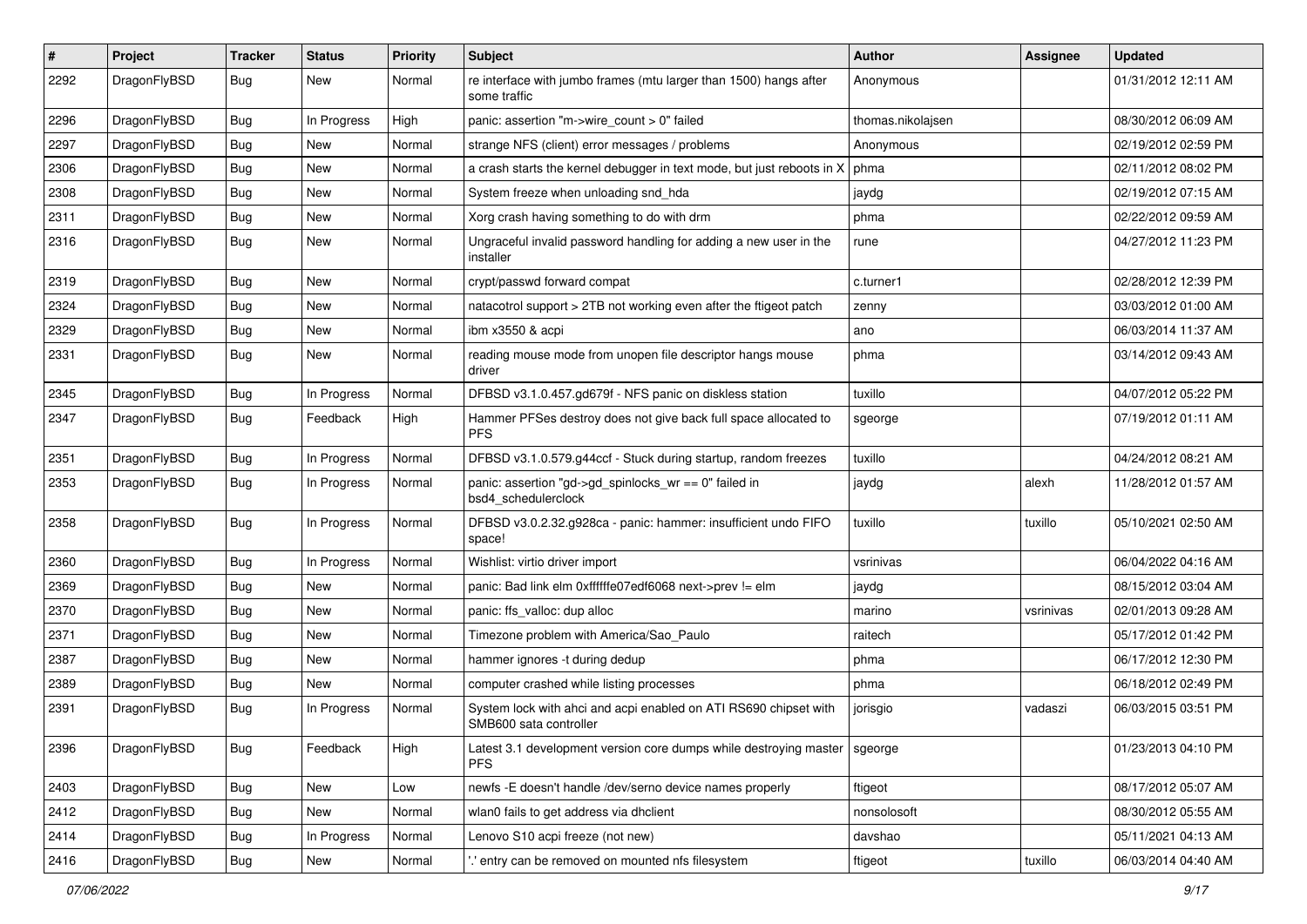| #    | Project      | <b>Tracker</b> | <b>Status</b> | <b>Priority</b> | Subject                                                                                                                      | <b>Author</b>     | Assignee | Updated             |
|------|--------------|----------------|---------------|-----------------|------------------------------------------------------------------------------------------------------------------------------|-------------------|----------|---------------------|
| 2421 | DragonFlyBSD | <b>Bug</b>     | <b>New</b>    | High            | Kernel panic: vm_fault: page 0xc0f70000 not busy!                                                                            | lentferj          |          | 10/03/2012 08:16 AM |
| 2423 | DragonFlyBSD | <b>Bug</b>     | New           | Urgent          | After multiple panics/locks, hitting KKASSERT in<br>hammer init cursor                                                       | rumcic            |          | 09/18/2012 02:28 AM |
| 2430 | DragonFlyBSD | Bug            | <b>New</b>    | Normal          | Alternate Password Hash method                                                                                               | robin.carey1      |          | 10/07/2012 06:28 AM |
| 2434 | DragonFlyBSD | Bug            | <b>New</b>    | Normal          | BTX Halted - Boot fails on USB/GUI                                                                                           | lucmv             |          | 10/17/2012 08:12 PM |
| 2436 | DragonFlyBSD | Bug            | <b>New</b>    | Normal          | panic: assertion "lp->lwp_qcpu == dd->cpuid" failed in<br>dfly_acquire_curproc                                               | thomas.nikolajsen |          | 01/23/2013 11:07 AM |
| 2444 | DragonFlyBSD | Bug            | <b>New</b>    | Normal          | Crash during Hammer overnight cleanup                                                                                        | justin            |          | 11/04/2012 07:58 AM |
| 2453 | DragonFlyBSD | <b>Bug</b>     | New           | Normal          | panic: assertion "gd->gd_spinlocks == $0$ " failed                                                                           | Johannes.Hofmann  |          | 11/12/2012 12:54 PM |
| 2459 | DragonFlyBSD | <b>Bug</b>     | Feedback      | Normal          | apic problems with HP Probook 4510s                                                                                          | thowe             |          | 11/27/2021 08:22 AM |
| 2473 | DragonFlyBSD | <b>Bug</b>     | <b>New</b>    | Normal          | Kernel crash when trying to up the wpi0 device (Dfly<br>v3.3.0.758.g47388-DEVELOPMENT)                                       | tomaz             |          | 02/24/2014 08:50 AM |
| 2489 | DragonFlyBSD | Bug            | <b>New</b>    | Normal          | nmalloc doesn't cache VA for allocations > 8KB                                                                               | vsrinivas         |          | 06/10/2014 05:51 AM |
| 2490 | DragonFlyBSD | <b>Bug</b>     | New           | Normal          | nmalloc should color addresses to avoid cache bank conflictsw                                                                | vsrinivas         |          | 06/10/2014 05:51 AM |
| 2493 | DragonFlyBSD | Bug            | <b>New</b>    | Normal          | vidcontrol: invalid video mode name                                                                                          | Svarov            |          | 01/24/2013 09:55 AM |
| 2495 | DragonFlyBSD | Bug            | <b>New</b>    | High            | DFBSD v3.3.0.960.g553fe7 - ocnt != 0" failed in<br>prop_object_release                                                       | tuxillo           |          | 05/31/2022 04:08 PM |
| 2496 | DragonFlyBSD | Bug            | <b>New</b>    | Normal          | NTFS malloc limit exceeded                                                                                                   | plasmob           | tuxillo  | 02/19/2013 08:47 AM |
| 2498 | DragonFlyBSD | Bug            | <b>New</b>    | Normal          | DFBSD v3.2.2-RELEASE - LIST_FIRST(&bp->b_dep) == NULL"<br>failed in vfs_vmio_release                                         | tuxillo           |          | 05/31/2022 04:09 PM |
| 2499 | DragonFlyBSD | Bug            | In Progress   | Urgent          | DRAGONFLY_3_2 lockd not responding correctly                                                                                 | Nerzhul           |          | 01/22/2013 12:47 PM |
| 2509 | DragonFlyBSD | Bug            | <b>New</b>    | Normal          | Redefinition of DIRBLKSIZ in restore(8)                                                                                      | swildner          |          | 06/04/2022 04:40 AM |
| 2520 | DragonFlyBSD | Bug            | New           | Normal          | panic: assertion "IS_SERIALIZED((ifp->if_serializer))" failed in<br>if_default_serialize_assert at /usr/src/sys/net/if.c:437 | ano               |          | 03/09/2013 12:14 AM |
| 2526 | DragonFlyBSD | Bug            | <b>New</b>    | Normal          | hammer cleanup doesn't run on first day of DST                                                                               | pavalos           |          | 10/18/2016 05:28 PM |
| 2529 | DragonFlyBSD | Bug            | <b>New</b>    | Low             | Sundance network adapter is not detected and attached                                                                        | kworr             |          | 03/25/2013 02:29 AM |
| 2531 | DragonFlyBSD | Bug            | New           | Normal          | camcontrol fails to disable APM                                                                                              | m.lombardi85      |          | 03/23/2013 12:28 PM |
| 2535 | DragonFlyBSD | Bug            | <b>New</b>    | Normal          | Imap processes apparentlt blocked on disk I/O                                                                                | ftigeot           |          | 04/02/2013 09:31 AM |
| 2544 | DragonFlyBSD | Bug            | New           | Normal          | live DVD system boot (menu option 1) caused db> prompt on<br>PE1950                                                          | estrabd           |          | 05/11/2021 03:54 AM |
| 2547 | DragonFlyBSD | <b>Bug</b>     | New           | High            | crashed while doing a dry run of pkg rolling-replace                                                                         | phma              |          | 04/18/2013 10:40 PM |
| 2549 | DragonFlyBSD | <b>Bug</b>     | In Progress   | Normal          | netgraph7: Kernel page fault.                                                                                                | russiane39        | nant     | 05/10/2013 11:20 PM |
| 2552 | DragonFlyBSD | <b>Bug</b>     | New           | Low             | hammer recovery should indicate progress                                                                                     | phma              |          | 05/03/2013 12:13 AM |
| 2556 | DragonFlyBSD | <b>Bug</b>     | Feedback      | Normal          | DragonFly v3.5.0.81.gd3479 - Process signal weirdness                                                                        | tuxillo           |          | 12/17/2013 03:48 PM |
| 2557 | DragonFlyBSD | Bug            | New           | Normal          | stock 3.4.1 kernel halts during booting if dm and dm target crypt<br>are loaded and RAID controller is present               | phma              |          | 05/12/2013 10:38 PM |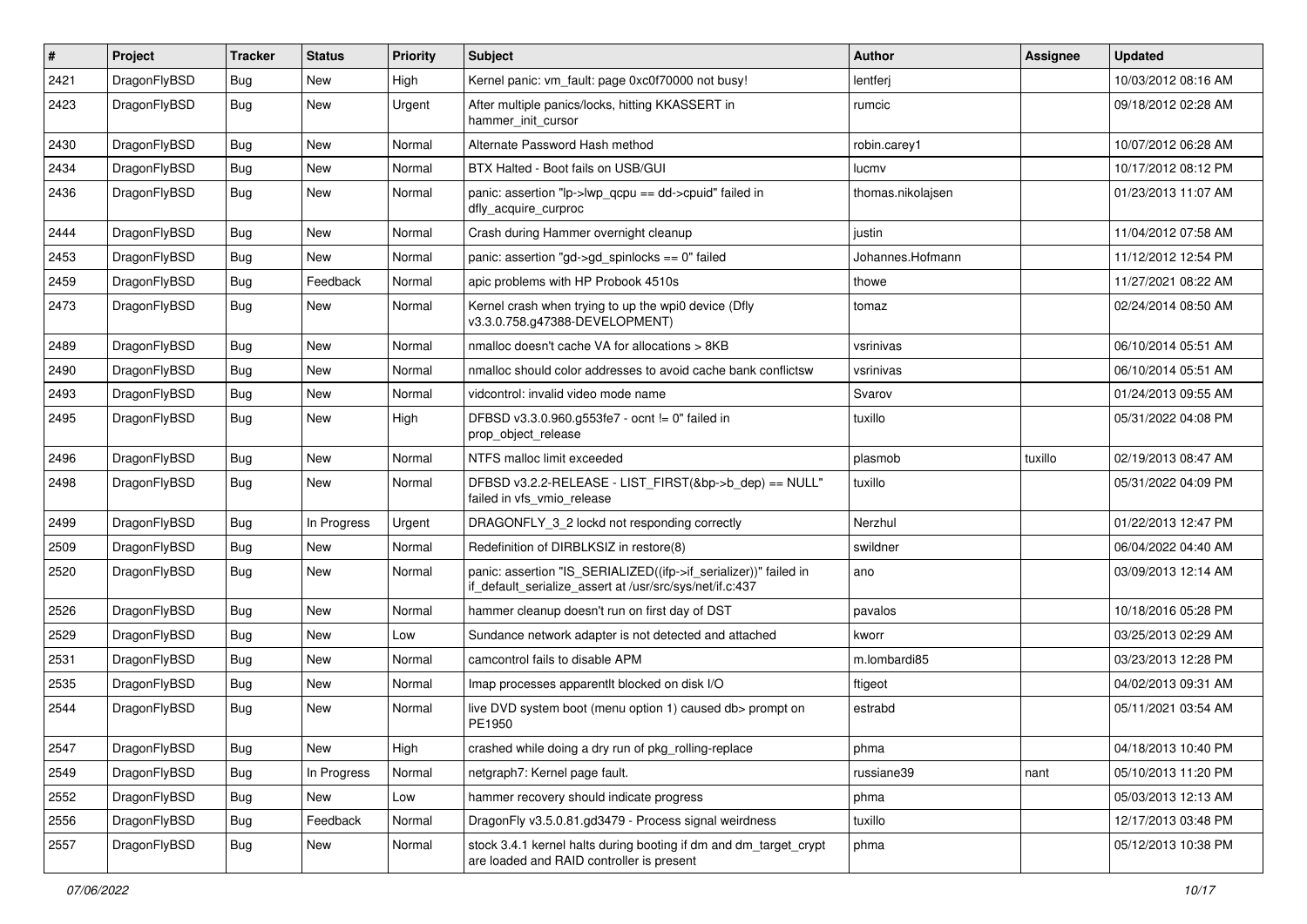| $\vert$ # | Project      | <b>Tracker</b> | <b>Status</b> | <b>Priority</b> | <b>Subject</b>                                                                                            | <b>Author</b>     | Assignee  | <b>Updated</b>      |
|-----------|--------------|----------------|---------------|-----------------|-----------------------------------------------------------------------------------------------------------|-------------------|-----------|---------------------|
| 2565      | DragonFlyBSD | Bug            | <b>New</b>    | Normal          | "ifconfig ix0 up" panic                                                                                   | Itpig402a         |           | 06/03/2013 05:46 AM |
| 2568      | DragonFlyBSD | <b>Bug</b>     | <b>New</b>    | Normal          | AHCI panic                                                                                                | josepht           |           | 06/07/2013 05:52 PM |
| 2569      | DragonFlyBSD | <b>Bug</b>     | <b>New</b>    | Normal          | ctime NFS                                                                                                 | ferney            |           | 08/11/2013 04:35 AM |
| 2577      | DragonFlyBSD | Bug            | <b>New</b>    | Normal          | virtio-blk iops performance is cpu limited on high end devices                                            | gjs278            | vsrinivas | 08/01/2013 02:28 PM |
| 2585      | DragonFlyBSD | Bug            | <b>New</b>    | Normal          | Dfly 3.4.3 on ESXi 5.1, HP Smart Array P410 passthrough<br>recognised, but not functioning                | yggdrasil         | swildner  | 05/09/2022 08:14 AM |
| 2586      | DragonFlyBSD | Bug            | <b>New</b>    | Normal          | pf: "modulate" state seems problematic                                                                    | srussell          |           | 09/25/2013 07:36 PM |
| 2587      | DragonFlyBSD | <b>Bug</b>     | <b>New</b>    | Normal          | SATA DVD writer not detected by DragonFly                                                                 | srussell          |           | 09/04/2020 08:55 AM |
| 2595      | DragonFlyBSD | <b>Bug</b>     | <b>New</b>    | Normal          | DragonFly 3.4.3 crashes on SUN Blade X6250 with Qlogic ISP 2432<br>FC card                                | Turvamies         |           | 10/07/2013 11:53 AM |
| 2598      | DragonFlyBSD | <b>Bug</b>     | <b>New</b>    | Normal          | i386 via USB Booting                                                                                      | mbzadegan         |           | 10/21/2013 02:28 AM |
| 2604      | DragonFlyBSD | Bug            | <b>New</b>    | Normal          | dell laptop does not boot with LATEST                                                                     | isenmann          |           | 11/20/2013 02:07 AM |
| 2609      | DragonFlyBSD | Bug            | <b>New</b>    | Normal          | master: panic: assertion<br>"LWKT_TOKEN_HELD_ANY(vm_object_token(object))" failed in<br>swp_pager_lookup  | thomas.nikolajsen |           | 11/28/2013 11:36 AM |
| 2611      | DragonFlyBSD | <b>Bug</b>     | New           | Normal          | Change in IP address results in network not working                                                       | phma              |           | 12/05/2013 07:55 PM |
| 2617      | DragonFlyBSD | <b>Bug</b>     | Feedback      | Normal          | Possible issue with wireless mouse on 3.6 release                                                         | FilippoMo         |           | 01/14/2015 03:42 PM |
| 2618      | DragonFlyBSD | <b>Bug</b>     | <b>New</b>    | Normal          | mouse problem on RELEASE-3_6_0                                                                            | FilippoMo         |           | 12/20/2013 03:26 AM |
| 2619      | DragonFlyBSD | <b>Bug</b>     | <b>New</b>    | Normal          | DragonFly 3.6 can't be installed on a 6TB volume                                                          | ftigeot           |           | 02/23/2014 11:55 PM |
| 2620      | DragonFlyBSD | Bug            | <b>New</b>    | Normal          | moused problem                                                                                            | FilippoMo         |           | 12/20/2013 10:32 AM |
| 2621      | DragonFlyBSD | <b>Bug</b>     | <b>New</b>    | Normal          | core dump using cdrom                                                                                     | nonsolosoft       |           | 12/27/2013 12:43 AM |
| 2622      | DragonFlyBSD | <b>Bug</b>     | <b>New</b>    | Normal          | VAIO FIT15E fn keys support                                                                               | nonsolosoft       |           | 12/31/2013 01:31 AM |
| 2626      | DragonFlyBSD | Bug            | <b>New</b>    | Normal          | iwn driver drops with error: "firmware error 'iwn_intr: fatal firmware<br>error"                          | rodyaj            |           | 01/09/2014 05:50 AM |
| 2629      | DragonFlyBSD | Bug            | <b>New</b>    | Normal          | Replace gcc44 with llvm34, clang34, and libc++                                                            | tuxillo           |           | 06/02/2014 02:30 PM |
| 2630      | DragonFlyBSD | Bug            | <b>New</b>    | Normal          | Bring in latest iconv fixes from FreeBSD10 as well as csmapper<br>updates                                 | tuxillo           |           | 05/11/2021 03:54 AM |
| 2631      | DragonFlyBSD | Bug            | In Progress   | Low             | Verify library versioning current with full package build and switch it<br>on (after publishing packages) | tuxillo           |           | 05/11/2021 04:06 AM |
| 2636      | DragonFlyBSD | <b>Bug</b>     | Feedback      | Low             | Add -x flag to iostat (a la solaris)                                                                      | tuxillo           |           | 05/11/2021 04:07 AM |
| 2638      | DragonFlyBSD | <b>Bug</b>     | Feedback      | High            | Fix machdep.pmap_mmu_optimize                                                                             | tuxillo           |           | 05/11/2021 04:07 AM |
| 2641      | DragonFlyBSD | <b>Bug</b>     | New           | Normal          | Panic when loading natapci as module                                                                      | tuxillo           |           | 05/11/2021 03:54 AM |
| 2644      | DragonFlyBSD | <b>Bug</b>     | Feedback      | Normal          | 3.6.0-REL trap 9 on boot                                                                                  | memmerto          |           | 11/27/2021 08:08 AM |
| 2645      | DragonFlyBSD | <b>Bug</b>     | New           | Normal          | panic with dsched fq and ioprio                                                                           | jyoung15          |           | 02/20/2014 07:29 AM |
| 2647      | DragonFlyBSD | <b>Bug</b>     | New           | Normal          | HAMMER panic on 3.6.0                                                                                     | tuxillo           |           | 05/11/2021 03:54 AM |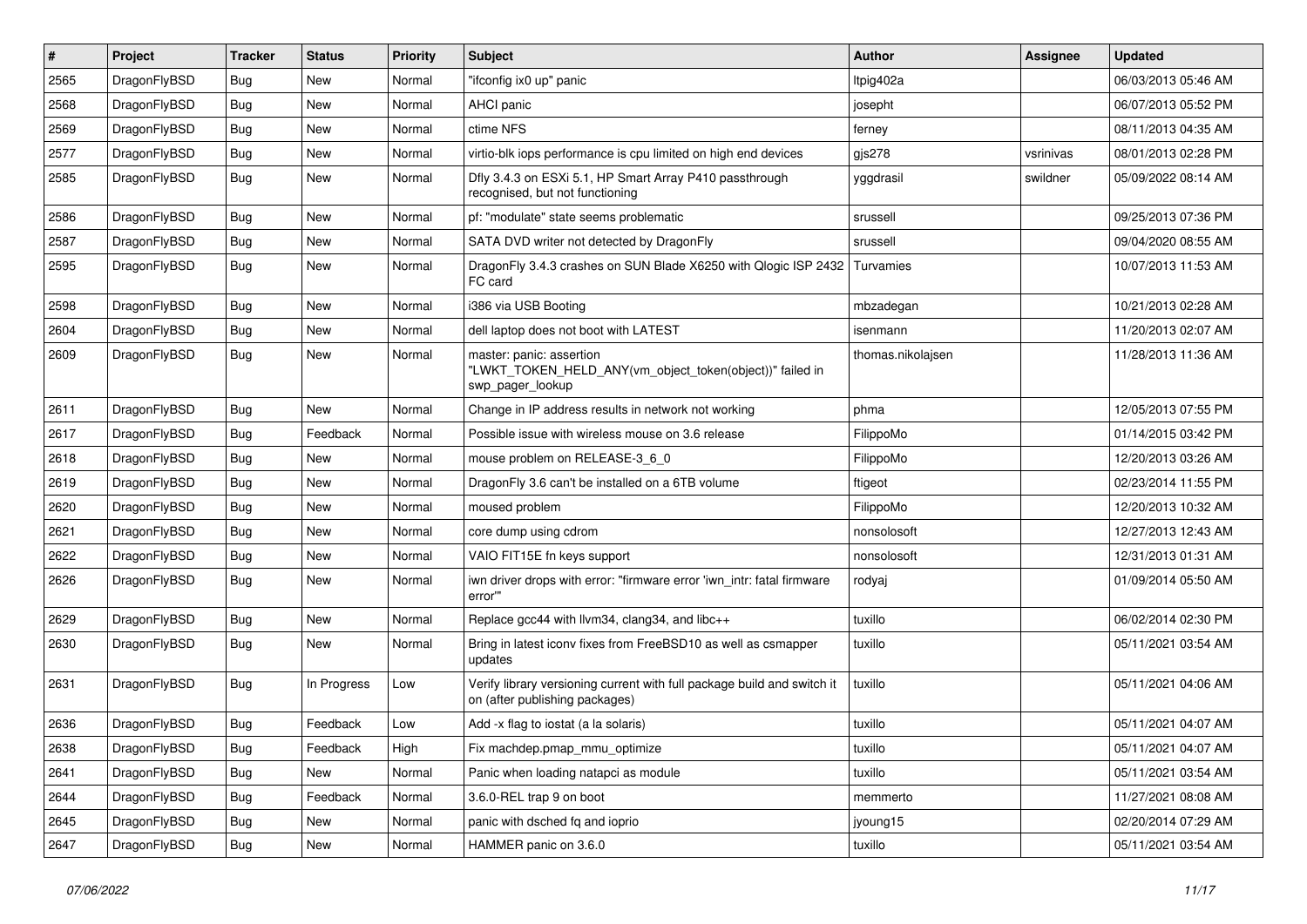| $\#$ | Project      | <b>Tracker</b> | <b>Status</b> | <b>Priority</b> | Subject                                                                                                                                                  | <b>Author</b>    | <b>Assignee</b> | <b>Updated</b>      |
|------|--------------|----------------|---------------|-----------------|----------------------------------------------------------------------------------------------------------------------------------------------------------|------------------|-----------------|---------------------|
| 2652 | DragonFlyBSD | <b>Bug</b>     | <b>New</b>    | Normal          | 189a0ff3761b47  ix: Implement MSI-X support locks up Lenovo<br>S10 Intel Atom n270                                                                       | davshao          |                 | 05/14/2014 01:55 AM |
| 2657 | DragonFlyBSD | <b>Bug</b>     | New           | High            | Needs acl to migrate our servers                                                                                                                         | ferney           |                 | 03/31/2014 11:37 AM |
| 2674 | DragonFlyBSD | <b>Bug</b>     | <b>New</b>    | Normal          | <b>GPT Support</b>                                                                                                                                       | ftigeot          |                 | 12/28/2015 02:54 PM |
| 2675 | DragonFlyBSD | <b>Bug</b>     | New           | Low             | Ultimate N WiFi Link 5300 get iwn_intr: fatal firmware error on 5GHz                                                                                     | revuwa           |                 | 05/11/2021 04:07 AM |
| 2680 | DragonFlyBSD | <b>Bug</b>     | New           | Low             | boot0cfg update makes box unbootable                                                                                                                     | herrgard         |                 | 06/10/2014 06:02 AM |
| 2687 | DragonFlyBSD | <b>Bug</b>     | New           | Normal          | natacontrol software RAID in installer                                                                                                                   | csmelosky        |                 | 06/22/2014 12:03 PM |
| 2688 | DragonFlyBSD | <b>Bug</b>     | <b>New</b>    | Normal          | 67613368bdda7 Fix wrong checks for U4B presence Asrock Z77M<br>difficulty detecting USB keyboard                                                         | davshao          |                 | 06/28/2014 07:08 PM |
| 2708 | DragonFlyBSD | <b>Bug</b>     | <b>New</b>    | Normal          | unable to send TCP nor UDP on age(4) interface                                                                                                           | dermiste         |                 | 05/11/2021 03:54 AM |
| 2712 | DragonFlyBSD | <b>Bug</b>     | New           | Normal          | connect(2) returns EINVAL when retrying after ECONNREFUSED                                                                                               | jorisgio         |                 | 08/14/2014 05:31 PM |
| 2731 | DragonFlyBSD | <b>Bug</b>     | In Progress   | Normal          | Screen full of random colors when starting Xorg with Intel Haswell<br>HD Graphics P4600                                                                  | jkatzmaier       |                 | 11/12/2014 04:08 PM |
| 2735 | DragonFlyBSD | <b>Bug</b>     | <b>New</b>    | Urgent          | iwn panics SYSSASSERT                                                                                                                                    | cnb              |                 | 05/11/2021 03:55 AM |
| 2736 | DragonFlyBSD | <b>Bug</b>     | New           | High            | kernel panics on acpi_timer_probe function                                                                                                               | cnb              |                 | 05/11/2021 03:55 AM |
| 2738 | DragonFlyBSD | <b>Bug</b>     | <b>New</b>    | Normal          | Hammer: Strange behavior when trying to recover old version of<br>moved file                                                                             | roland           |                 | 11/20/2014 08:02 AM |
| 2746 | DragonFlyBSD | <b>Bug</b>     | New           | Normal          | some fraction of xterms started from the xmonad window manager<br>get killed with SIGALRM                                                                | isenmann         | profmakx        | 12/28/2014 02:51 AM |
| 2788 | DragonFlyBSD | Bug            | New           | Normal          | ioctl GSLICEINFO: Not working for vnode slice                                                                                                            | mneumann         |                 | 02/12/2015 07:49 AM |
| 2797 | DragonFlyBSD | Bug            | In Progress   | Low             | vkernels with & without machdep.pmap_mmu_optimize                                                                                                        | yellowrabbit2010 |                 | 11/27/2021 08:06 AM |
| 2799 | DragonFlyBSD | <b>Bug</b>     | New           | Normal          | Fatal trap 12 caused by moused(8) -p /dev/cual0                                                                                                          | opvalues         |                 | 03/04/2015 11:01 PM |
| 2802 | DragonFlyBSD | <b>Bug</b>     | New           | Normal          | USB Wifi urtwn0 crash from cd boot                                                                                                                       | opvalues         |                 | 03/10/2015 01:07 AM |
| 2803 | DragonFlyBSD | <b>Bug</b>     | New           | Normal          | HAMMER: Warning: UNDO area too small!                                                                                                                    | ftigeot          |                 | 03/11/2015 03:42 PM |
| 2806 | DragonFlyBSD | <b>Bug</b>     | New           | Normal          | failed to configure a link-local address on ath0 (errno = 22)                                                                                            | Chingyuan        |                 | 05/25/2021 01:00 AM |
| 2808 | DragonFlyBSD | Bug            | <b>New</b>    | Normal          | X freeze by switching between X and VT - results in black screen                                                                                         | lukesky333       |                 | 05/11/2021 03:55 AM |
| 2809 | DragonFlyBSD | <b>Bug</b>     | New           | Normal          | hammer mirror-stream                                                                                                                                     | masu             |                 | 04/10/2015 12:33 AM |
| 2812 | DragonFlyBSD | <b>Bug</b>     | <b>New</b>    | Normal          | Panic on Intel DE3815TYKHE                                                                                                                               | tmorp            |                 | 05/14/2015 03:14 PM |
| 2816 | DragonFlyBSD | <b>Bug</b>     | <b>New</b>    | Normal          | A multitasking process being debugged can get stuck                                                                                                      | phma             |                 | 05/19/2015 03:57 AM |
| 2819 | DragonFlyBSD | <b>Bug</b>     | In Progress   | Normal          | Random micro system freezes after a week of uptime                                                                                                       | ftigeot          | dillon          | 08/16/2015 08:46 PM |
| 2820 | DragonFlyBSD | <b>Bug</b>     | <b>New</b>    | Normal          | TP-Link USB Wi-Fi adapter cannot be reattached to the system                                                                                             | shamaz           |                 | 05/22/2015 09:45 PM |
| 2822 | DragonFlyBSD | <b>Bug</b>     | New           | Normal          | USB 3.0 stick throws "reading primary partition table: error<br>accessing offset 000[] for 152" error, while the stick works on any<br>other OS I tested | revuwa           | profmakx        | 06/29/2015 05:56 AM |
| 2825 | DragonFlyBSD | <b>Bug</b>     | New           | High            | 3x dhclient = hanging system (objcache exhausted)                                                                                                        | jaccovonb        | sepherosa       | 05/11/2021 03:55 AM |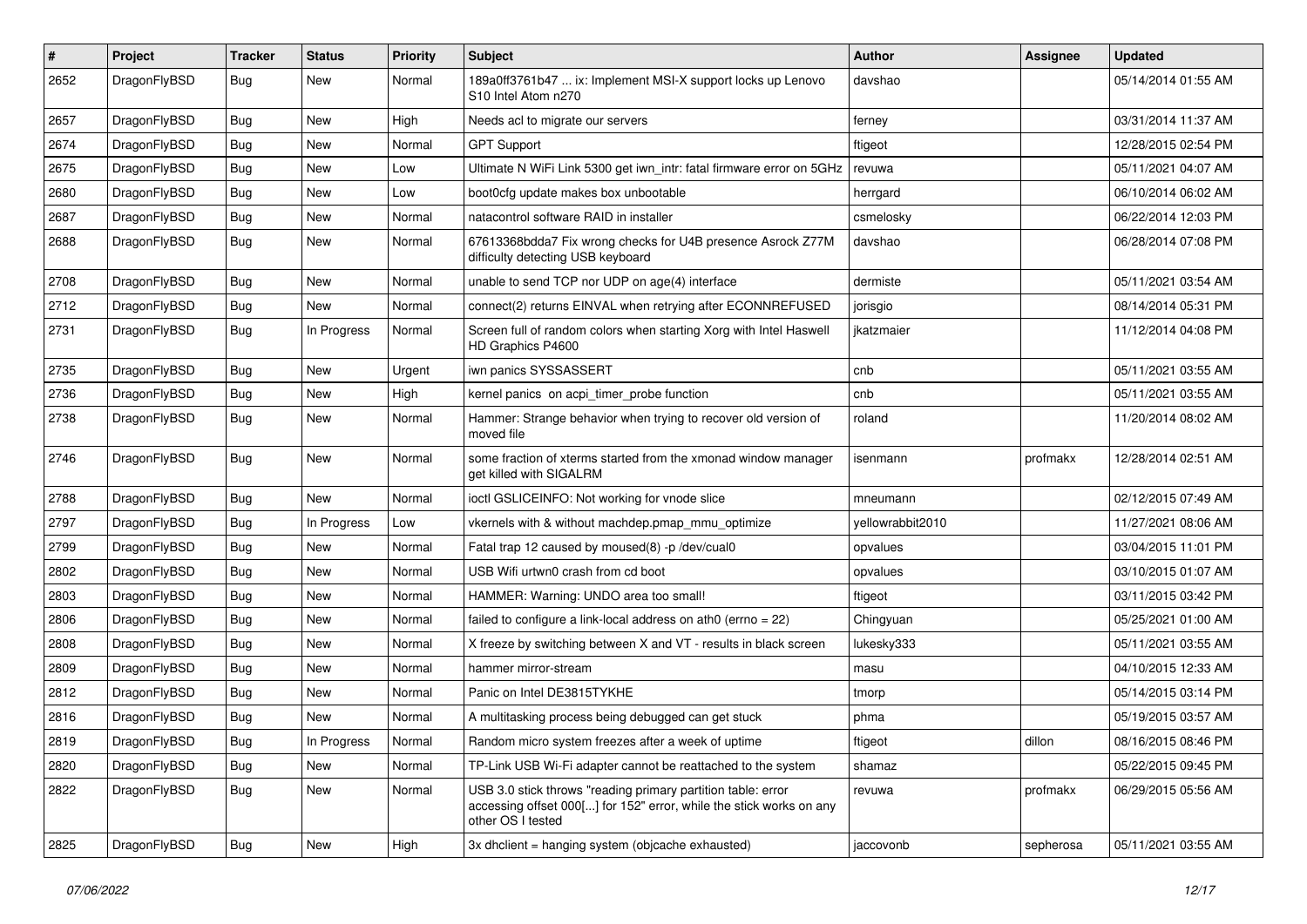| #    | Project      | <b>Tracker</b> | <b>Status</b> | <b>Priority</b> | Subject                                                                                                              | Author           | <b>Assignee</b> | <b>Updated</b>      |
|------|--------------|----------------|---------------|-----------------|----------------------------------------------------------------------------------------------------------------------|------------------|-----------------|---------------------|
| 2828 | DragonFlyBSD | Bug            | New           | High            | On AMD APUs and Bulldozer CPUs, the machdep.cpu_idle_hlt<br>sysctl should be 3 by default                            | vadaszi          | vadaszi         | 05/11/2021 04:07 AM |
| 2835 | DragonFlyBSD | Bug            | <b>New</b>    | Normal          | /usr/include/c++/5.0/bits/c++locale.h likes<br>POSIX C_SOURCE>=200809                                                | davshao          |                 | 11/18/2015 03:40 AM |
| 2840 | DragonFlyBSD | <b>Bug</b>     | <b>New</b>    | Normal          | wrong voltage is reported                                                                                            | yellowrabbit2010 |                 | 09/11/2015 06:09 PM |
| 2852 | DragonFlyBSD | Bug            | New           | Normal          | Hammer File System - hangs on undo during system boot / mount -<br>will not recover on DragonFlyBSD newer than 3.6.0 | abale            |                 | 05/11/2021 04:07 AM |
| 2857 | DragonFlyBSD | <b>Bug</b>     | <b>New</b>    | Normal          | hammer stalls via bitcoin-qt                                                                                         | tkusumi          |                 | 11/30/2015 06:52 AM |
| 2858 | DragonFlyBSD | Bug            | New           | Low             | Installer "Local or UTC" question should have "No" selected by<br>default.                                           | cgag             |                 | 12/02/2015 01:18 PM |
| 2859 | DragonFlyBSD | Bug            | <b>New</b>    | Low             | Installer configuration menu always highlights "Select timezone", no<br>matter which step was last completed.        | cgag             |                 | 12/02/2015 01:54 PM |
| 2863 | DragonFlyBSD | <b>Bug</b>     | <b>New</b>    | Normal          | HAMMER synch tid is zero                                                                                             | shamaz           |                 | 12/12/2015 11:24 PM |
| 2870 | DragonFlyBSD | <b>Bug</b>     | <b>New</b>    | High            | Broken text and icons when glamor acceleration is used                                                               | 375gnu           | ftigeot         | 01/31/2016 12:13 AM |
| 2874 | DragonFlyBSD | Bug            | <b>New</b>    | Normal          | make world DESTDIR=/emptydir fails                                                                                   | pascii           |                 | 12/25/2015 07:04 AM |
| 2877 | DragonFlyBSD | <b>Bug</b>     | <b>New</b>    | Low             | sed fails when working with UTF-8 locale and non-UTF symbols                                                         | arcade@b1t.name  |                 | 12/30/2015 11:20 AM |
| 2878 | DragonFlyBSD | Bug            | New           | Low             | [fix] CCVER problem when using clang and cpu extensions<br>(intrinsics)                                              | arcade@b1t.name  |                 | 06/24/2016 04:25 AM |
| 2881 | DragonFlyBSD | <b>Bug</b>     | <b>New</b>    | Normal          | Pulseaudio hangs/resets system when starting X11                                                                     | mneumann         |                 | 01/09/2016 03:08 AM |
| 2882 | DragonFlyBSD | Bug            | <b>New</b>    | Low             | bridge sends packets from individual interfaces                                                                      | arcade@b1t.name  |                 | 01/09/2016 12:43 PM |
| 2886 | DragonFlyBSD | <b>Bug</b>     | <b>New</b>    | Normal          | dragonfly mail agent: sending a testmail causes high system load                                                     | worf             |                 | 02/05/2016 05:53 AM |
| 2887 | DragonFlyBSD | Bug            | New           | Low             | Missing extattr_namespace_to_string and<br>extattr_string_to_namespace functions                                     | rubenk           |                 | 02/06/2016 05:09 AM |
| 2890 | DragonFlyBSD | <b>Bug</b>     | <b>New</b>    | Normal          | not able to boot usb installer on Toshiba Chromebook 2                                                               | johnnywhishbone  |                 | 02/22/2016 03:42 AM |
| 2891 | DragonFlyBSD | Bug            | <b>New</b>    | Normal          | Kernel panic in IEEE802.11 related code                                                                              | shamaz           |                 | 05/29/2016 05:49 PM |
| 2892 | DragonFlyBSD | Bug            | <b>New</b>    | Normal          | swap_pager:indefinite wait bufferf error                                                                             | lhmwzy           |                 | 02/21/2016 10:32 PM |
| 2898 | DragonFlyBSD | <b>Bug</b>     | <b>New</b>    | Normal          | <b>HAMMER</b> panic                                                                                                  | pavalos          |                 | 11/03/2018 07:05 AM |
| 2915 | DragonFlyBSD | Bug            | <b>New</b>    | High            | Hammer mirror-copy problem                                                                                           | t dfbsd          |                 | 08/25/2016 05:28 AM |
| 2917 | DragonFlyBSD | Bug            | <b>New</b>    | Normal          | da8: reading primary partition table: error accessing offset<br>000000000000 for 512                                 | liweitianux      |                 | 05/11/2021 08:43 PM |
| 2924 | DragonFlyBSD | <b>Bug</b>     | New           | Normal          | cat -v fails to tag characters in extended table with M- prefix with<br>some locales                                 | sevan            |                 | 07/11/2016 07:18 AM |
| 2930 | DragonFlyBSD | <b>Bug</b>     | New           | High            | 'objcache' causes panic during 'nfs readdir'                                                                         | tofergus         |                 | 07/26/2016 01:09 PM |
| 2931 | DragonFlyBSD | Bug            | New           | Low             | 'gdb' of 'vkernel' unable to print backtrace                                                                         | tofergus         |                 | 07/26/2016 01:51 PM |
| 2936 | DragonFlyBSD | <b>Bug</b>     | New           | Normal          | loader.efi crashes while loading kernel                                                                              | spaceille        |                 | 08/20/2016 06:17 AM |
| 2957 | DragonFlyBSD | <b>Bug</b>     | Feedback      | Normal          | swapoff -a followed by swapon -a doesn't give your swap back                                                         | neilb            |                 | 10/09/2016 04:17 AM |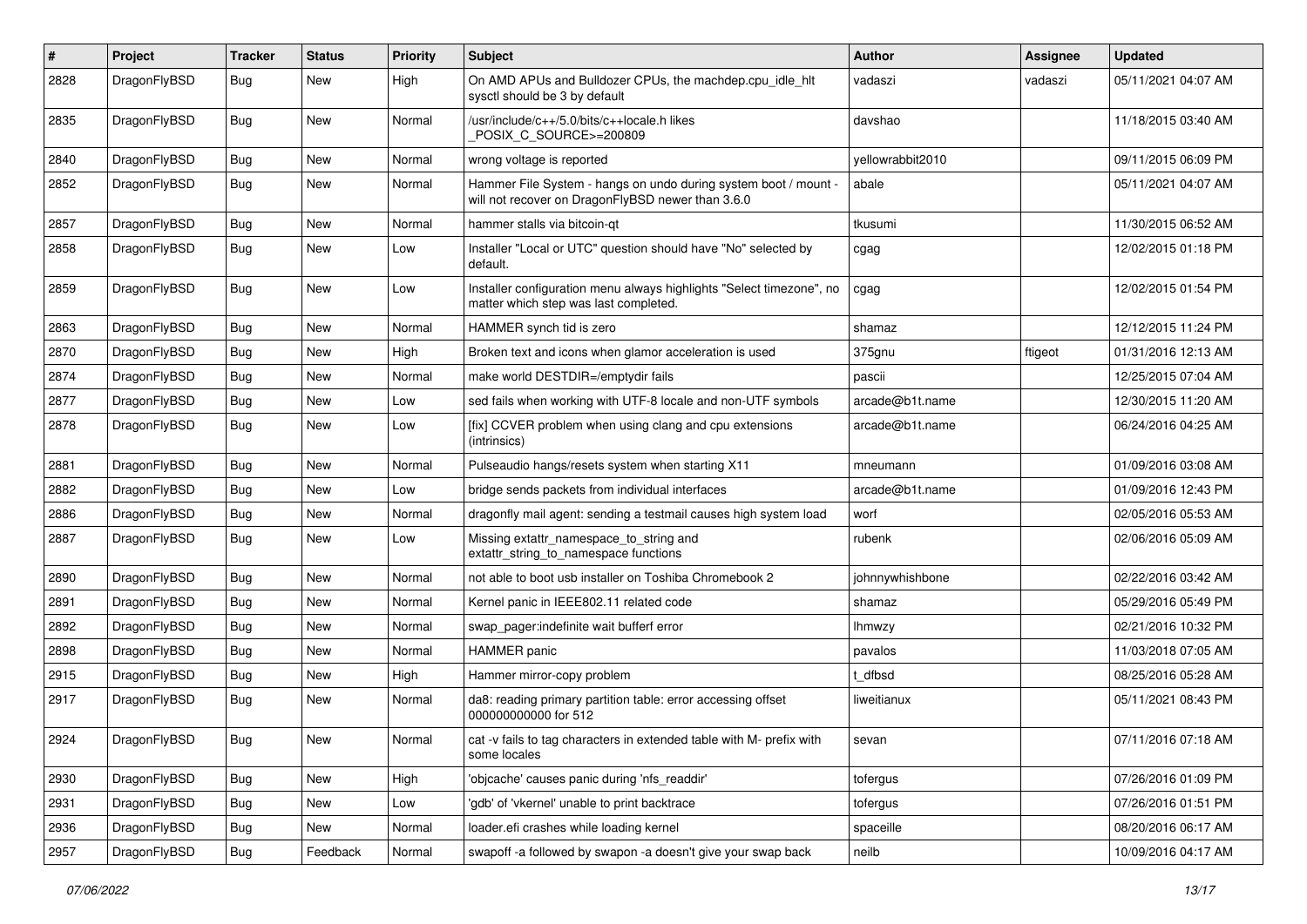| #    | Project      | <b>Tracker</b> | <b>Status</b> | <b>Priority</b> | Subject                                                                                                 | <b>Author</b>          | <b>Assignee</b> | <b>Updated</b>      |
|------|--------------|----------------|---------------|-----------------|---------------------------------------------------------------------------------------------------------|------------------------|-----------------|---------------------|
| 2958 | DragonFlyBSD | <b>Bug</b>     | Feedback      | Normal          | Hammer FS dies during pruning after massive write load                                                  | neilb                  |                 | 10/11/2016 04:20 AM |
| 2970 | DragonFlyBSD | Bug            | New           | Normal          | kernel 4.7: "Is -l" causes panic on UDF filesystem: "bgetvp -<br>overlapping buffer"                    | peeter                 |                 | 12/21/2016 02:46 AM |
| 2972 | DragonFlyBSD | Bug            | New           | Normal          | ipfw3 "deny to me" does not work correctly                                                              | mneumann               |                 | 12/27/2016 12:11 PM |
| 2994 | DragonFlyBSD | Bug            | New           | Normal          | Intermittent boot hangs after git: hammer - HAMMER Version 7                                            | davshao                |                 | 03/30/2017 02:06 PM |
| 3006 | DragonFlyBSD | <b>Bug</b>     | New           | Normal          | boot0cfg: panic in kern udev.c in function udev dict set cstr when<br>installing in VirtualBox          | MichiGreat             |                 | 04/01/2017 02:22 PM |
| 3011 | DragonFlyBSD | <b>Bug</b>     | In Progress   | Normal          | dragonfly/sys/dev/netif/re/re.c: suspicious code?                                                       | dcb                    |                 | 07/29/2017 01:26 AM |
| 3018 | DragonFlyBSD | <b>Bug</b>     | <b>New</b>    | Normal          | sys/bus/u4b/wlan/if_run.c:5464]: (style) Redundant condition                                            | dcb                    |                 | 04/11/2017 11:26 AM |
| 3021 | DragonFlyBSD | Bug            | In Progress   | Normal          | sys/dev/drm/i915/i915_gem_stolen.c:115]: (error) Signed integer<br>overflow for expression '65535<<20'  | dcb                    |                 | 04/11/2017 12:46 PM |
| 3022 | DragonFlyBSD | Bug            | <b>New</b>    | Normal          | sys/dev/netif/ath/ath/if ath.c:2142: strange bitmask?                                                   | dcb                    |                 | 04/11/2017 11:49 AM |
| 3024 | DragonFlyBSD | Bug            | <b>New</b>    | Low             | sys/dev/netif/wi/if_wi.c:1090]: (style) Redundant condition                                             | dcb                    |                 | 04/11/2017 11:56 AM |
| 3025 | DragonFlyBSD | <b>Bug</b>     | New           | Normal          | sys/dev/powermng/powernow/powernow.c:284: bad comparison?                                               | dcb                    |                 | 09/23/2017 07:45 AM |
| 3028 | DragonFlyBSD | <b>Bug</b>     | In Progress   | Normal          | installer: confusion of set/get disk encryption passphrase dialogs                                      | liweitianux            | tuxillo         | 06/03/2022 05:13 PM |
| 3029 | DragonFlyBSD | <b>Bug</b>     | New           | Normal          | Running DflyBSD 4.8 on FreeBSD bhyve as a guest                                                         | iron                   |                 | 05/13/2022 04:33 AM |
| 3035 | DragonFlyBSD | <b>Bug</b>     | New           | Normal          | panic: assertion "cpu >= 0 && cpu < ncpus" failed in netisr_cpuport<br>at /usr/src/sys/net/netisr2.h:87 | masu                   |                 | 05/11/2017 01:24 AM |
| 3036 | DragonFlyBSD | <b>Bug</b>     | New           | Normal          | panic in icmp_redirect_start() ASSERT_IN_NETISR(0)                                                      | tautolog               |                 | 05/11/2017 07:27 PM |
| 3047 | DragonFlyBSD | <b>Bug</b>     | New           | Normal          | HAMMER critical write error                                                                             | samuel                 |                 | 06/19/2019 09:50 AM |
| 3049 | DragonFlyBSD | Bug            | New           | Normal          | panic DragonFly v4.8.1-RELEASE by mounting a malformed<br>msdosfs image [12.128]                        | open.source@ribose.com |                 | 08/14/2017 02:53 AM |
| 3051 | DragonFlyBSD | Bug            | New           | Normal          | panic DragonFly v4.8.1-RELEASE by mounting a malformed NTFS<br>image [12.000]                           | open.source@ribose.com |                 | 08/14/2017 03:20 AM |
| 3052 | DragonFlyBSD | Bug            | New           | Normal          | panic DragonFly v4.8.1-RELEASE by mounting a malformed NTFS<br>image [64.000]                           | open.source@ribose.com |                 | 08/14/2017 03:22 AM |
| 3076 | DragonFlyBSD | <b>Bug</b>     | New           | Normal          | sys/dev/netif/ig_hal/e1000_ich8lan.c:1594: sanity checking mixup?                                       | dcb                    |                 | 10/11/2017 01:58 AM |
| 3089 | DragonFlyBSD | <b>Bug</b>     | In Progress   | Normal          | vtnet(4) - disable TCP checksum offload by default                                                      | ilane                  | vadaszi         | 05/11/2021 04:14 AM |
| 3101 | DragonFlyBSD | Bug            | <b>New</b>    | Low             | PFI CGI install not working in dragonflybsd 5.0.1 USB install                                           | bnegre82               |                 | 05/11/2021 04:14 AM |
| 3107 | DragonFlyBSD | Bug            | New           | Low             | ACPI interrupt storm when loading i915 on Lenovo T460                                                   | oyvinht                |                 | 07/15/2020 07:01 AM |
| 3110 | DragonFlyBSD | <b>Bug</b>     | New           | Normal          | crash with ipfw3 under load                                                                             | bnegre82               |                 | 12/09/2017 06:22 AM |
| 3111 | DragonFlyBSD | <b>Bug</b>     | In Progress   | High            | Mouse lags every second heavily under X11                                                               | mneumann               |                 | 12/12/2017 09:46 PM |
| 3113 | DragonFlyBSD | Bug            | In Progress   | Urgent          | Booting vKernel fails due being out of swap space                                                       | tcullen                |                 | 05/11/2021 04:14 AM |
| 3116 | DragonFlyBSD | Bug            | New           | Normal          | da0 detects on very big volume if to _remove_ usb install stick and<br>reboot on Intel NUC5PPYH         | dpostolov              |                 | 01/07/2018 09:40 PM |
| 3117 | DragonFlyBSD | <b>Bug</b>     | New           | Normal          | Problem with colours if "intel" video-driver used                                                       | dpostolov              |                 | 01/07/2018 11:35 PM |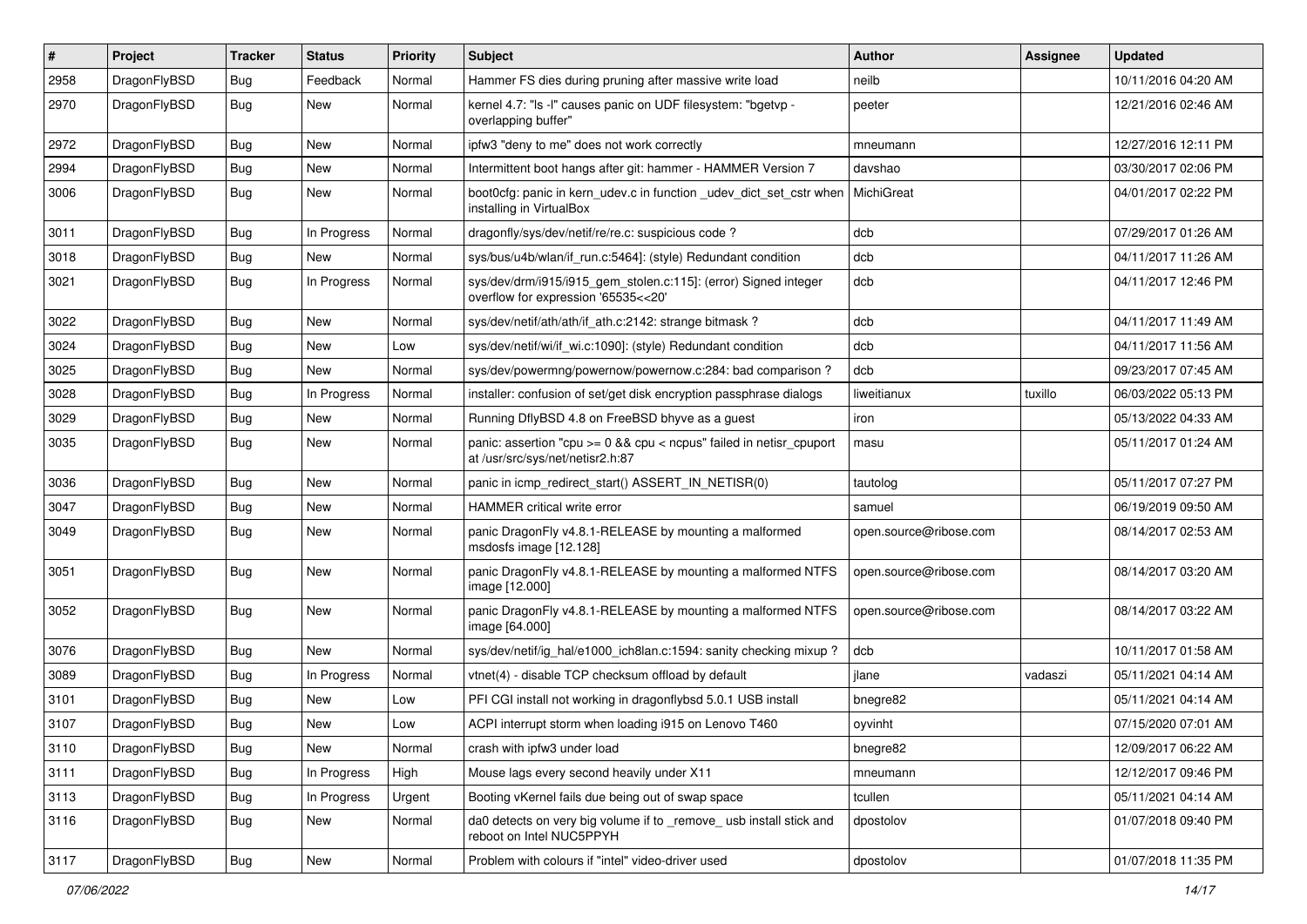| $\pmb{\#}$ | Project      | <b>Tracker</b> | <b>Status</b> | <b>Priority</b> | Subject                                                                                                                                                     | <b>Author</b>   | Assignee | <b>Updated</b>      |
|------------|--------------|----------------|---------------|-----------------|-------------------------------------------------------------------------------------------------------------------------------------------------------------|-----------------|----------|---------------------|
| 3120       | DragonFlyBSD | Bug            | <b>New</b>    | Normal          | Intel AC 8260 firmware does not load                                                                                                                        | Vintodrimmer    |          | 08/28/2018 03:30 AM |
| 3124       | DragonFlyBSD | Bug            | <b>New</b>    | High            | DragonFlyBSD 5.0.2 with Hammer2 with UEFI install doesn't boot                                                                                              | wiesl           |          | 06/18/2019 05:07 AM |
| 3129       | DragonFlyBSD | Bug            | New           | High            | Kernel panic with 5.2.0 on A2SDi-4C-HLN4F                                                                                                                   | stateless       |          | 04/24/2018 12:50 AM |
| 3132       | DragonFlyBSD | Bug            | <b>New</b>    | Low             | unifdef mined                                                                                                                                               | bcallah         |          | 04/26/2018 08:34 PM |
| 3134       | DragonFlyBSD | Bug            | <b>New</b>    | Normal          | RFC 3021 (/31 networks) appear to be unsupported                                                                                                            | jailbird        |          | 05/16/2018 11:03 PM |
| 3139       | DragonFlyBSD | Bug            | New           | Normal          | USB Mouse Does Not Work in DragonflyBSD guest on VirtualBox                                                                                                 | chiguy1256      |          | 06/24/2018 10:14 PM |
| 3141       | DragonFlyBSD | Bug            | <b>New</b>    | Normal          | dhclient blocks boot process                                                                                                                                | rowo            |          | 12/16/2018 11:01 AM |
| 3143       | DragonFlyBSD | Bug            | New           | Normal          | assertion "0" failed in hammer2_inode_xop_chain_sync                                                                                                        | cbin            |          | 07/18/2018 12:50 PM |
| 3152       | DragonFlyBSD | Bug            | Feedback      | Normal          | Console's size in ttyv0 and single user mode is sticking to 80x25,<br>while ttyv1 can make use of the whole screen                                          | overtime        |          | 02/24/2019 01:08 AM |
| 3157       | DragonFlyBSD | <b>Bug</b>     | <b>New</b>    | Normal          | TP-Link UE300 not working in 5.2-RELEASE                                                                                                                    | tuxillo         |          | 11/15/2018 02:08 PM |
| 3165       | DragonFlyBSD | Bug            | <b>New</b>    | Normal          | Looping at boot time                                                                                                                                        | gop             |          | 12/28/2018 01:04 PM |
| 3170       | DragonFlyBSD | Bug            | <b>New</b>    | Normal          | repeatable nfsd crash                                                                                                                                       | tse             |          | 06/11/2020 05:52 AM |
| 3184       | DragonFlyBSD | Bug            | New           | Normal          | tsleep(9) return value when PCATCH specified                                                                                                                | tkusumi         |          | 04/03/2019 06:49 AM |
| 3189       | DragonFlyBSD | Bug            | New           | Normal          | Allow DragonFly Mail Agent to accept an alternate config via<br>command line switch                                                                         | iang            |          | 08/16/2021 12:42 AM |
| 3194       | DragonFlyBSD | Bug            | New           | High            | Hammer kernel crash on mirror-stream of PFS after upgrade<br>(assertion "cursor->flags &<br>HAMMER_CURSOR_ITERATE_CHECK" failed in<br>hammer_btree_iterate) | Anonymous       |          | 06/29/2019 01:32 PM |
| 3196       | DragonFlyBSD | Bug            | <b>New</b>    | Normal          | test issue after redmine upgrade (2)                                                                                                                        | tuxillo         |          | 07/05/2019 04:33 AM |
| 3197       | DragonFlyBSD | Bug            | New           | Normal          | DragonFly upgrades                                                                                                                                          | tse             |          | 04/18/2020 04:18 PM |
| 3199       | DragonFlyBSD | Bug            | <b>New</b>    | Normal          | PFS label not found panic                                                                                                                                   | tse             |          | 08/21/2019 03:51 AM |
| 3205       | DragonFlyBSD | Bug            | Feedback      | High            | Go compiler net test failing                                                                                                                                | dfbsd           | tuxillo  | 05/10/2021 02:45 AM |
| 3208       | DragonFlyBSD | Bug            | <b>New</b>    | Normal          | Crash related to nfsd                                                                                                                                       | tse             |          | 06/11/2020 05:52 AM |
| 3209       | DragonFlyBSD | Bug            | <b>New</b>    | Normal          | svc has some minor bugs                                                                                                                                     | arcade@b1t.name |          | 10/24/2019 09:08 AM |
| 3215       | DragonFlyBSD | Bug            | <b>New</b>    | Normal          | Hang in tcdrain(3) after write(3)                                                                                                                           | noloader        |          | 11/25/2019 03:08 PM |
| 3217       | DragonFlyBSD | Bug            | <b>New</b>    | Normal          | rescue tools: make install fails if rescue folder doesn't exist                                                                                             | t_dfbsd         |          | 11/27/2019 08:16 PM |
| 3218       | DragonFlyBSD | Bug            | <b>New</b>    | Normal          | Kernel panics are not sent to comconsole when booted over EFI                                                                                               | mqudsi          |          | 12/02/2019 08:52 PM |
| 3219       | DragonFlyBSD | <b>Bug</b>     | New           | Normal          | x11/xorg port can not be build                                                                                                                              | UlasSAYGIN      |          | 03/31/2020 08:57 AM |
| 3222       | DragonFlyBSD | Bug            | New           | Normal          | gcc - undefined reference to '__atomic_load' (missing libatomic?)                                                                                           | mneumann        |          | 02/08/2020 02:45 AM |
| 3224       | DragonFlyBSD | Bug            | New           | Normal          | Kernel panic when trying to ping6                                                                                                                           | zhtw            |          | 03/08/2020 08:55 AM |
| 3225       | DragonFlyBSD | Bug            | New           | Normal          | nfsd freeze when using gemu                                                                                                                                 | tse             |          | 03/17/2020 11:52 AM |
| 3226       | DragonFlyBSD | <b>Bug</b>     | New           | Normal          | Xorg freezes in vm: thread stuck in "objtrm1"                                                                                                               | peeter          |          | 04/08/2020 02:10 AM |
| 3228       | DragonFlyBSD | Bug            | New           | Low             | pfi_kif_unref: state refcount <= 0 in dmesg                                                                                                                 | justin          |          | 03/05/2021 06:39 AM |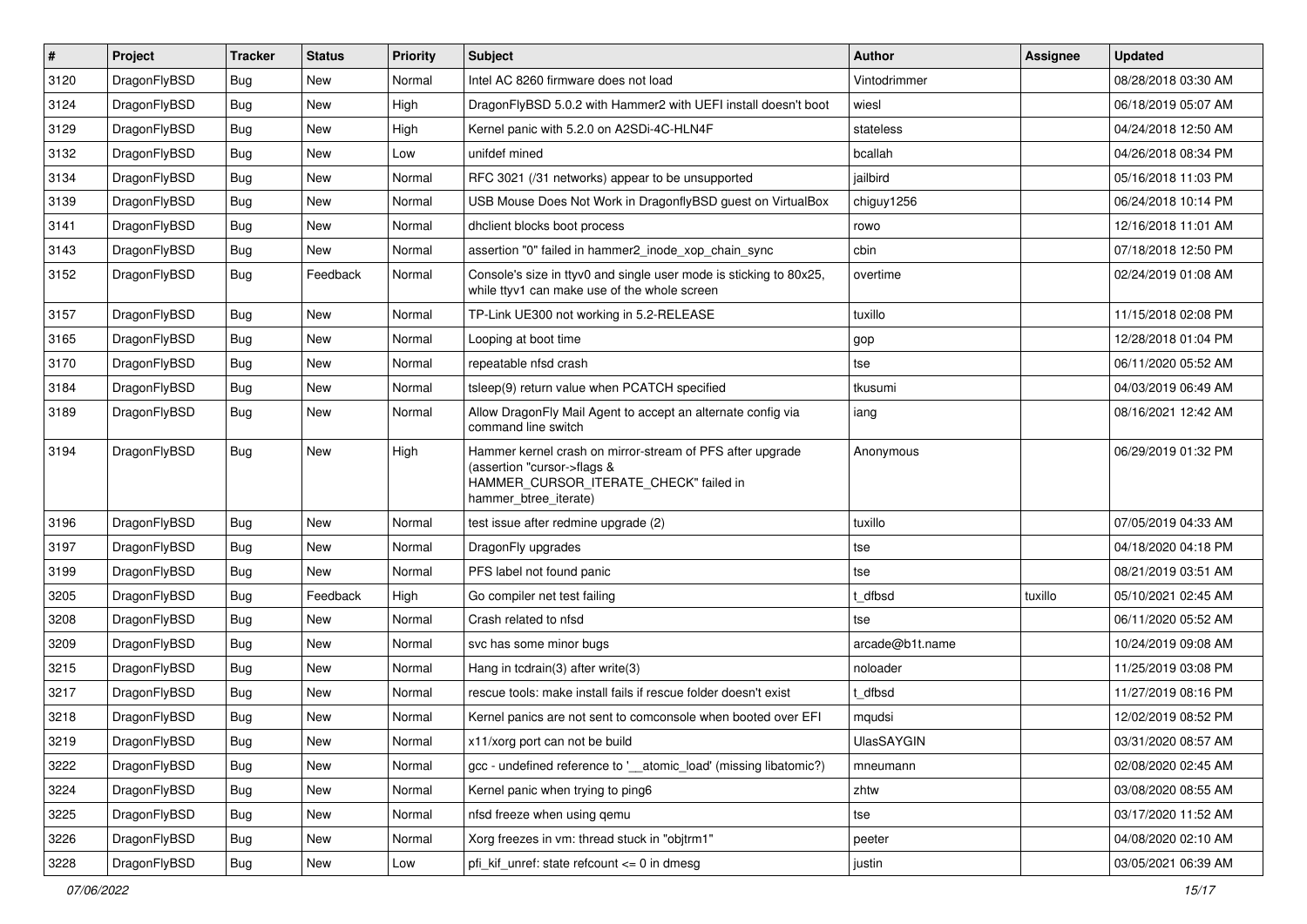| $\vert$ # | Project      | <b>Tracker</b> | <b>Status</b> | <b>Priority</b> | Subject                                                                                                   | Author            | Assignee | <b>Updated</b>      |
|-----------|--------------|----------------|---------------|-----------------|-----------------------------------------------------------------------------------------------------------|-------------------|----------|---------------------|
| 3231      | DragonFlyBSD | <b>Bug</b>     | <b>New</b>    | Normal          | wifi drops on 5.8                                                                                         | tse               |          | 04/06/2020 05:08 AM |
| 3235      | DragonFlyBSD | <b>Bug</b>     | <b>New</b>    | Normal          | Kernel panic in devfs vnops.c                                                                             | mneumann          |          | 04/28/2020 07:00 AM |
| 3238      | DragonFlyBSD | <b>Bug</b>     | <b>New</b>    | Normal          | race conditions when printing from vkernel console                                                        | piecuch           |          | 05/19/2020 02:50 PM |
| 3239      | DragonFlyBSD | Bug            | <b>New</b>    | Normal          | unable to SIGKILL glitched emacs                                                                          | piecuch           |          | 05/26/2020 03:30 AM |
| 3240      | DragonFlyBSD | Bug            | <b>New</b>    | High            | compile error because of openssl with /usr/dports/security/rhash for<br>mysql 8 install                   | <b>UlasSAYGIN</b> |          | 06/04/2020 08:05 AM |
| 3243      | DragonFlyBSD | Bug            | New           | Normal          | SMART status not reported properly for SSD disks                                                          | daftaupe          |          | 09/09/2020 11:03 PM |
| 3245      | DragonFlyBSD | <b>Bug</b>     | New           | Normal          | panic: free: guard1x fail, i915 load from loader.conf                                                     | polachok          |          | 08/21/2020 10:36 AM |
| 3246      | DragonFlyBSD | Bug            | <b>New</b>    | Normal          | HAMMER2 unable to handle ENOSPC properly                                                                  | tkusumi           |          | 09/04/2020 11:11 AM |
| 3247      | DragonFlyBSD | Bug            | <b>New</b>    | Normal          | Kernel panic doing nothing much                                                                           | phma              |          | 09/12/2020 11:40 PM |
| 3249      | DragonFlyBSD | <b>Bug</b>     | <b>New</b>    | Normal          | HAMMER2 fsync(2) not working properly                                                                     | tkusumi           |          | 09/21/2020 07:07 AM |
| 3252      | DragonFlyBSD | Bug            | <b>New</b>    | Normal          | tcsetattr/tcgetattr set errno incorrectly on non-TTY                                                      | tonyc             |          | 10/26/2020 09:34 PM |
| 3266      | DragonFlyBSD | Bug            | New           | High            | Filesystems broken due to "KKASSERT(count &<br>TOK_COUNTMASK);"                                           | tkusumi           |          | 03/15/2021 01:21 PM |
| 3269      | DragonFlyBSD | Bug            | In Progress   | Normal          | Is double-buffer'd buf still required by HAMMER2?                                                         | tkusumi           |          | 05/12/2021 04:09 PM |
| 3278      | DragonFlyBSD | <b>Bug</b>     | New           | Normal          | Second screen image is distorted                                                                          | arcade@b1t.name   |          | 07/10/2021 03:36 AM |
| 3280      | DragonFlyBSD | Bug            | <b>New</b>    | Normal          | KMS console and i915(4) not working in 6.0                                                                | cmusser           |          | 07/10/2021 03:35 AM |
| 3281      | DragonFlyBSD | <b>Bug</b>     | <b>New</b>    | Normal          | Crash after leaving unattended for a while                                                                | bhaible           |          | 07/10/2021 03:32 AM |
| 3282      | DragonFlyBSD | <b>Bug</b>     | New           | Normal          | unexpected errno value from fopen()                                                                       | bhaible           |          | 07/10/2021 03:34 AM |
| 3283      | DragonFlyBSD | Bug            | <b>New</b>    | Normal          | mknodat() cannot create FIFOs                                                                             | bhaible           |          | 07/10/2021 03:34 AM |
| 3284      | DragonFlyBSD | <b>Bug</b>     | New           | Normal          | Wrong towlower() result for U+038A                                                                        | bhaible           |          | 07/10/2021 03:34 AM |
| 3295      | DragonFlyBSD | Bug            | In Progress   | Normal          | Adapt devel/libvirt for nvmm                                                                              | tuxillo           | tuxillo  | 11/03/2021 04:56 PM |
| 3298      | DragonFlyBSD | Bug            | New           | Normal          | Running "w" and having logged in via XDM through VNC, "w" prints<br>an extra error message                | piecuch           |          | 10/25/2021 09:16 AM |
| 3299      | DragonFlyBSD | Bug            | In Progress   | Normal          | DragonFlyBSD reports utterly wrong uptime (most of the time, right<br>after booting in)                   | adrian            |          | 11/11/2021 01:43 PM |
| 3300      | DragonFlyBSD | Bug            | New           | Normal          | Running Xvnc from TigerVNC package through the INETD daemon<br>in TCP WAIT mode fails hard                | adrian            |          | 01/08/2022 04:25 AM |
| 3301      | DragonFlyBSD | <b>Bug</b>     | <b>New</b>    | Normal          | Gkrellm from the packages is not showing logged in users in main<br>window, logged in users always $== 0$ | adrian            |          | 01/08/2022 04:24 AM |
| 3302      | DragonFlyBSD | <b>Bug</b>     | New           | Normal          | Will not boot on System76 Lemur Pro (lemp10)                                                              | piecuch           |          | 11/03/2021 10:21 AM |
| 3310      | DragonFlyBSD | <b>Bug</b>     | In Progress   | Normal          | NVMM+QEMU fail to boot with UEFI: Mem Assist Failed<br>[gpa=0xfffffff0]                                   | liweitianux       |          | 01/11/2022 03:22 PM |
| 3311      | DragonFlyBSD | <b>Bug</b>     | New           | Low             | TrueCrypt support may cause kernel crash                                                                  | arcade@b1t.name   |          | 04/29/2022 06:19 AM |
| 3313      | DragonFlyBSD | <b>Bug</b>     | New           | Normal          | Can't boot from my live USB at all. The kernel loading process<br>hangs.                                  | rempas            |          | 06/03/2022 12:16 AM |